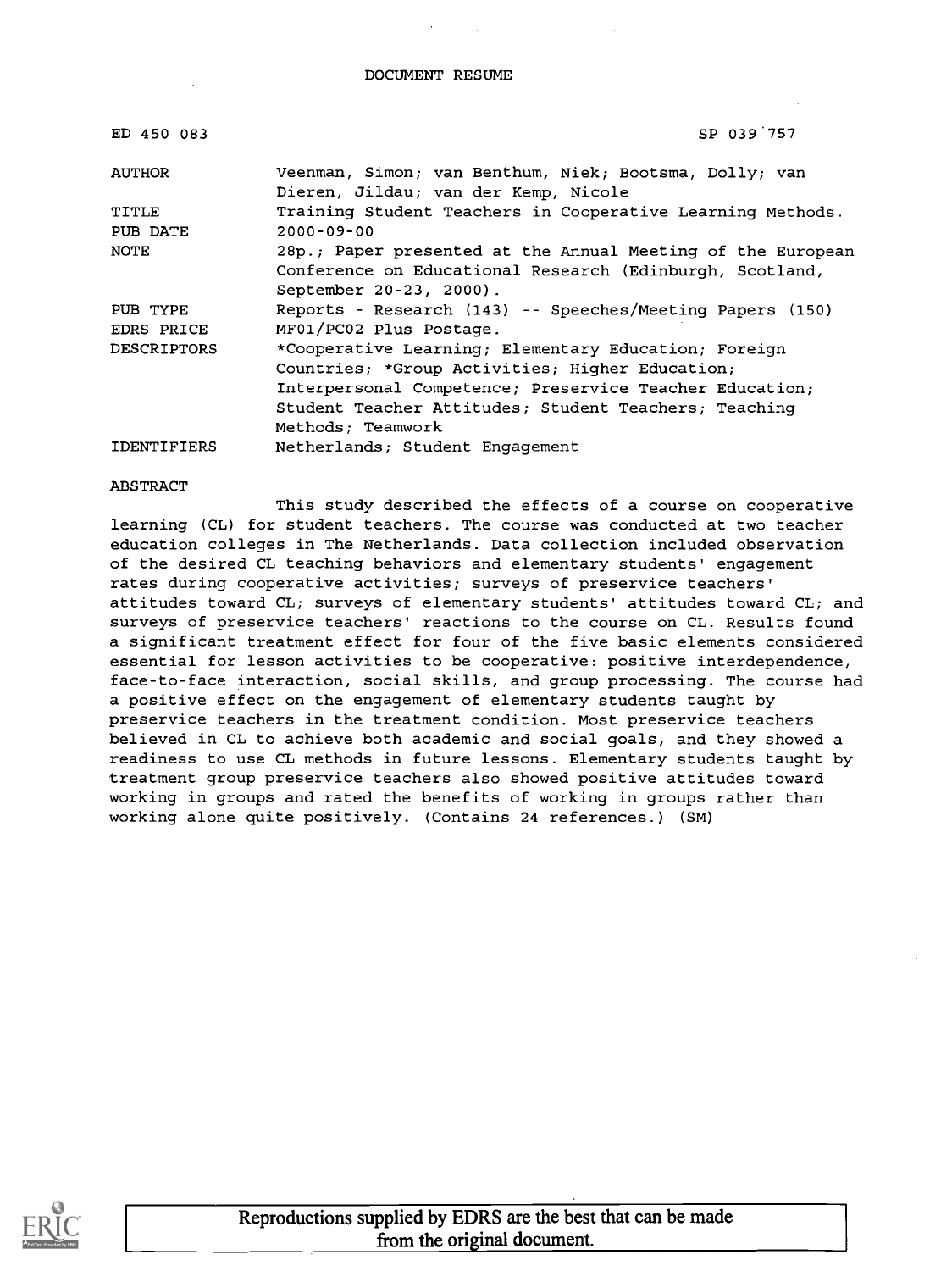$\frac{1}{2}$ 

## Training Student Teachers in Cooperative Learning Methods

Simon Veenman Niek van Benthum Dolly Bootsma Jildau van Dieren Nicole van der Kemp

University of Nijmegen

Paper presented at the European Conference on Educational Research

Edinburgh, Scotland, 20-23 September 2000

|   |                     | PERMISSION TO REPRODUCE AND<br>DISSEMINATE THIS MATERIAL HAS<br><b>BEEN GRANTED BY</b><br>S. Veenman | U.S. DEPARTMENT OF EDUCATION<br>Olfice of Educational Research and Improvement<br>EDUCATIONAL RESOURCES INFORMATION<br><b>CENTER (ERIC)</b><br>□ This document has been reproduced as<br>received from the person or organization<br>originating it.<br>□ Minor changes have been made to |
|---|---------------------|------------------------------------------------------------------------------------------------------|-------------------------------------------------------------------------------------------------------------------------------------------------------------------------------------------------------------------------------------------------------------------------------------------|
| ⌒ | BEST COPY AVAILABLE | TO THE EDUCATIONAL RESOURCES<br>INFORMATION CENTER (ERIC)                                            | improve reproduction quality.<br>Points of view or opinions stated in this<br>document do not necessarily represent<br>official OERI position or policy.                                                                                                                                  |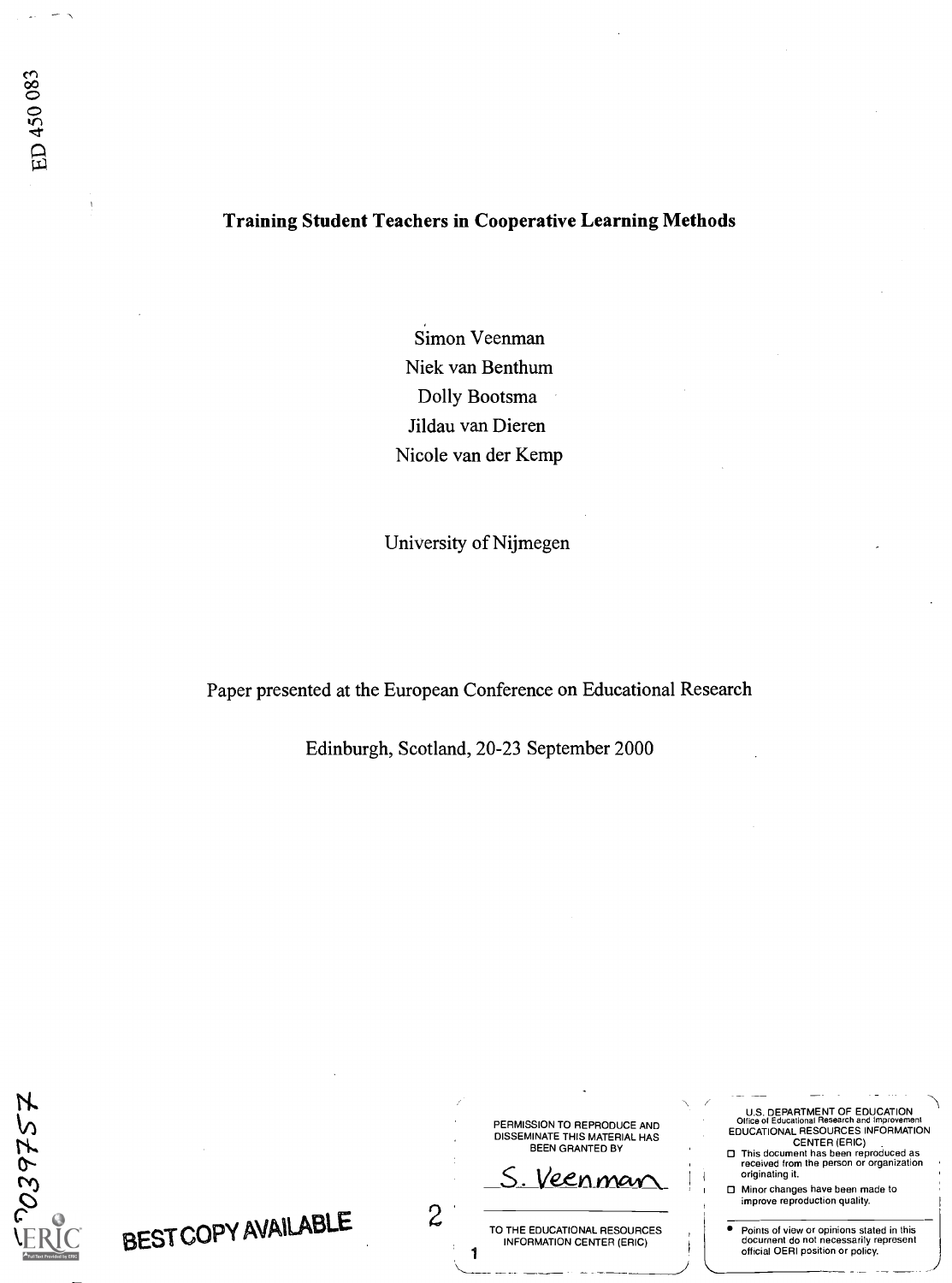#### Abstract

In this study, the implementation effects of a course on cooperative learning for student teachers are described. The course was conducted at two different teacher education colleges in The Netherlands. Based on pre- and post-course observations, a significant treatment effect was found for four of the five basic elements regarded as essential for a lesson activity to be cooperative: positive interdependence, face-to-face interaction, social skills and group processing. In addition, the course had a positive effect on the engagement rates of the pupils of student teachers in the treatment condition. The majority of the student teachers subscribed to cooperative learning to achieve both academic and social goals and also showed a readiness to use cooperative learning methods in their future lessons. The pupils taught by the treatment student teachers also showed positive attitudes towards working in groups and rated the benefits of working in groups relative to working alone quite positively.

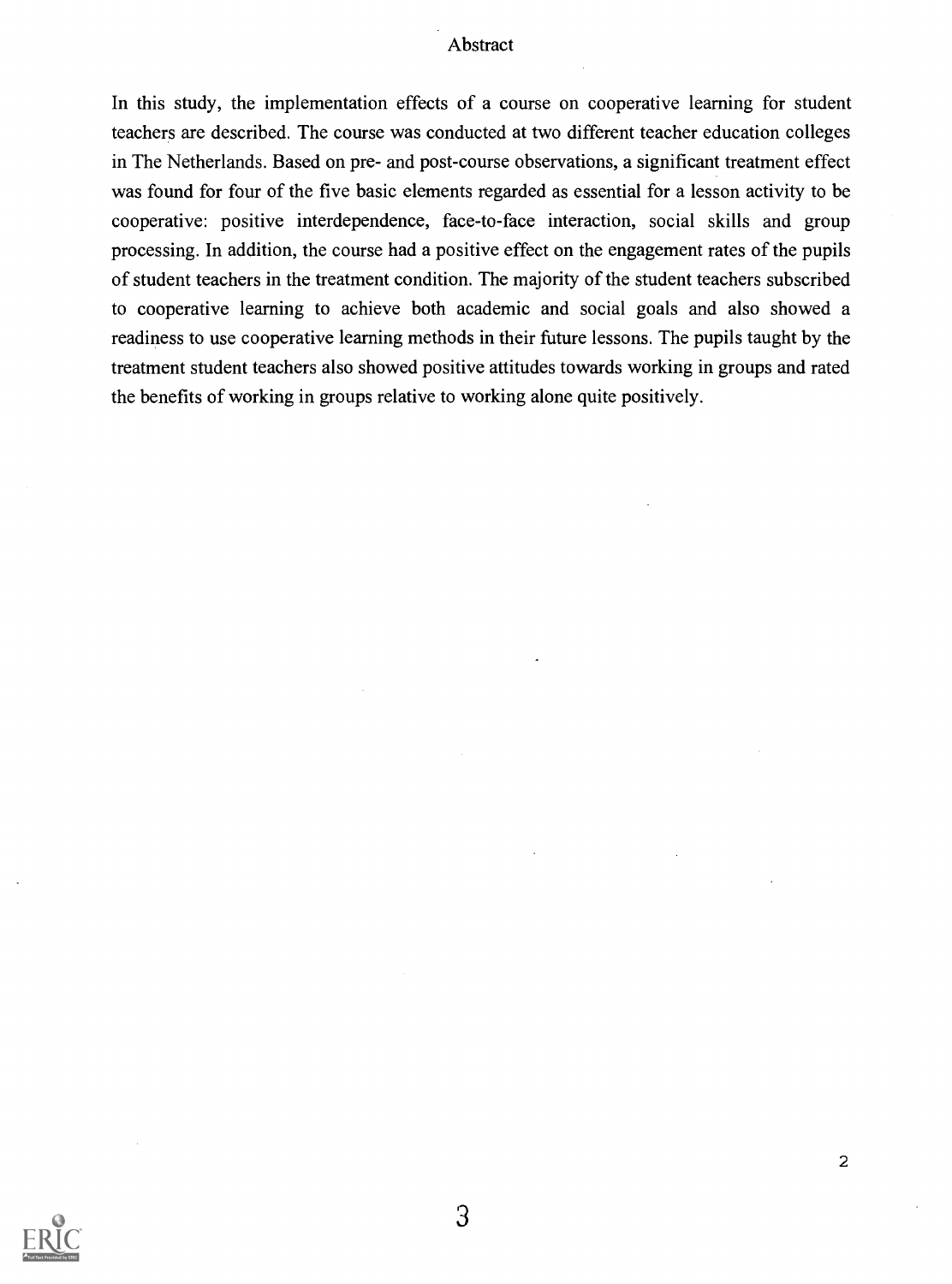#### Training Student Teachers in Cooperative Learning Methods

Cooperative Learning (CL) is the instructional use of small groups in which pupils work together to maximise their own and each other's learning (Johnson & Johnson, 1994; 1999). In CL classrooms, the pupils are expected to help, discuss and argue with each other; assess each other's current knowledge; and fill any gaps in each other's understanding. CL often replaces individual seatwork, study and individual practice but not direct instruction by the teacher. When properly organised, pupils in CL groups make sure that everyone in the group has mastered the concepts being taught (Slavin, 1995).

The application of CL methods has become increasingly widespread in education. According to Slavin (1999), CL is one of the greatest success stories in the history of educational innovation. Almost unknown in the mid-1970s, CL methods are now often seen as a standard part of educational practice. During the last 20 years, a variety of CL methods have been developed and disseminated in the United States, Canada, Israel and parts of Europe. Important frameworks for CL have been developed by Cohen (1994a), Johnson and Johnson (1994), Kagan (1994), Slavin (1995), and Sharan and Sharan (1992). Although the number of teachers using CL as their primary instructional method is unknown, the approach is now used at least occasionally in many classrooms and its use is likely to increase in the future. Slavin (1999) remarks that although the reported numbers of teachers using CL methods probably overstate the actual sustained use of CL, the numbers nevertheless indicate extensive awareness of the methods and positive attitudes towards it.

Notwithstanding the growing popularity of CL and the substantial body of research demonstrating the positive effects of CL, CL methods are not commonly used in Dutch schools where learning is largely considered an individualistic enterprise. This emphasis on individualistic learning goes hand in hand with a lack of teacher training in CL methods. Current teacher training methodologies do not promote CL (see Panitz, 1999; Woolford Hoy & Tschannen-Moran, 1999). Dutch teachers are not trained to facilitate learning in small groups and are therefore not familiar with what CL involves. CL skills must be modelled and practised during teacher education to prepare prospective teachers for the use of these skills in their future classrooms. For this purpose, the Department of Educational Sciences of the University of Nijmegen and the Christian Pedagogical Study Centre (CPS, Amersfoort) undertook the development of a staff development program for CL in primary schools. On the basis of this program, a pre-service course was developed to train prospective teachers and, in the present study, the effects of this course are examined.

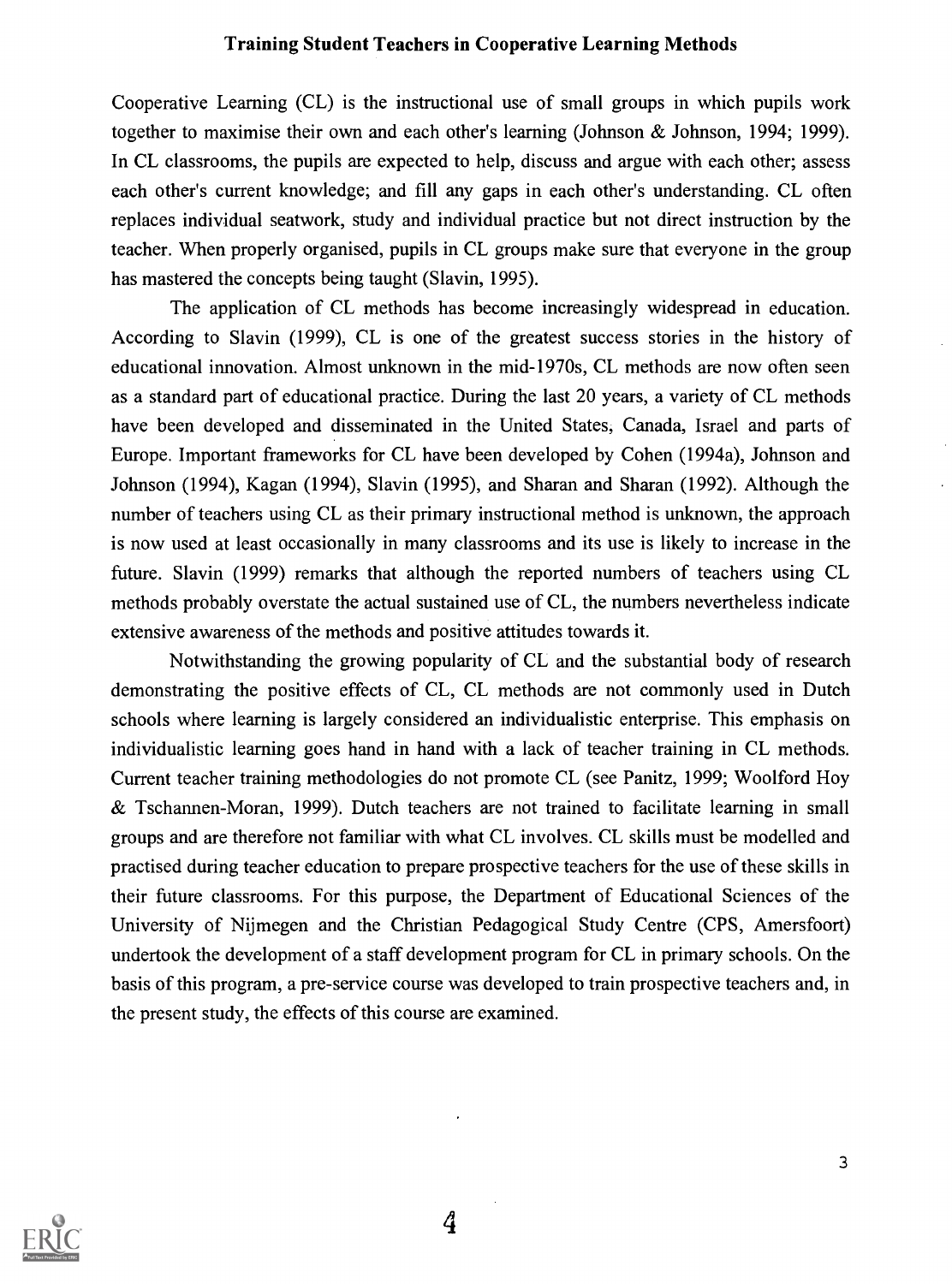#### Cooperative Learning and its Basic Elements

In numerous school-based experiments over the past two decades, the effectiveness of CL methods for the promotion of pupil learning and social relations relative to more traditional whole-class methods of teaching has been demonstrated. Working together to achieve a common goal tends to produce higher achievement and greater productivity than working alone. CL has also been shown to result in process gain (i.e., higher-level reasoning), greater transfer and more time-on-task than competitive or individualistic learning. With regard to interpersonal relationships and social competence, CL promotes greater interpersonal attraction, the development of caring and committed relationships, the establishment and maintenance of friendships and less absenteeism and dropping out which results in higher self-esteem and greater social competencies than competing with one's peers or working independently (Abrami et al., 1995; Cohen, 1994b; Johnson & Johnson, 1989; 1994; Panitz, 1999; Slavin, 1995).

In a comprehensive review of the effects of CL, Slavin (1995; 1996) observed that CL is most effective when the groups are recognised or rewarded on the basis of the individual learning of the members. Group goals and individual accountability stimulate students to help each other and encourage maximum effort. Studies of CL methods incorporating group goals and individual accountability show a much higher median effect size than studies of other methods. The median effect size across 52 studies including group goals and individual accountability was +.32 and only +.07 across 25 studies not including group goals and individual accountability.

Another characteristic of CL related to its effectiveness is the heterogeneity of the group members (Bennett & Dunne, 1992; Johnson & Johnson, 1994; Slavin, 1995). Research has shown effective CL groups to include high-, medium- and low-ability pupils working together. Low- and medium-ability pupils clearly benefit from working cooperatively with high-ability peers. There is also evidence that the high-ability pupils are better off academically when cooperating with medium- and low-ability peers as opposed to working alone. Working in heterogeneous groups may benefit low-ability pupils by allowing them to observe the strategies of high-ability pupils. Similarly, high-ability pupils may learn new strategies by teaching other pupils in the group.

Simply placing pupils in groups and telling them to work together does not in and of itself produce a cooperative effort. There are many ways in which such an unstructured group effort can go wrong. Seating pupils together can produce competition or still result in individualistic learning. According to Johnson and Johnson (1994), teachers must understand the nature of cooperation and the essential components of a well-structured cooperative lesson in order to effectively use CL. Teachers with real expertise in the use of CL include



5

 $\overline{4}$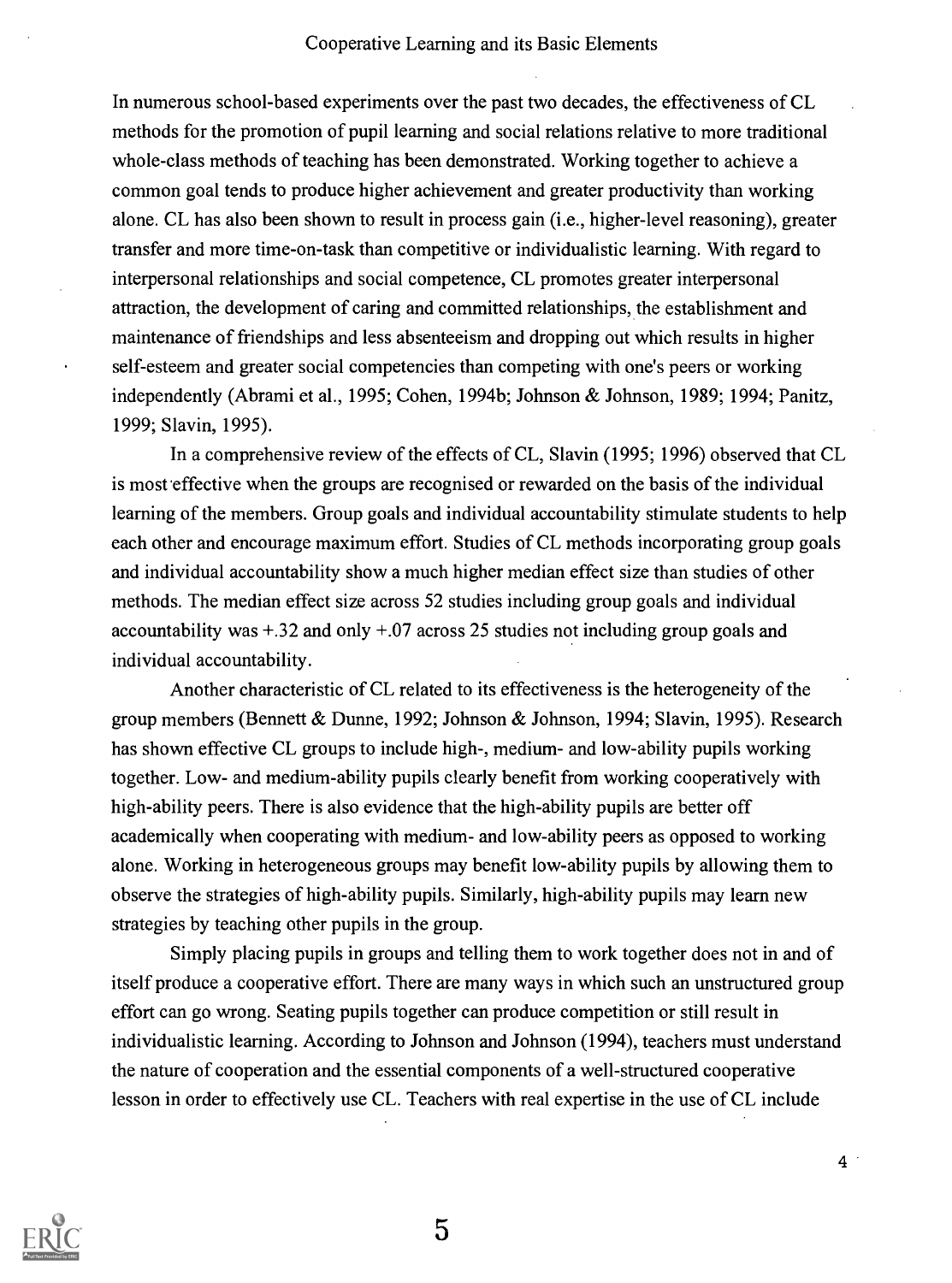five essential components in their instructional activities: (1) positive interdependence, (2) individual accountability, (3) face-to-face promotive interaction, (4) social skills and (5) group processing (Johnson & Johnson, 1994; 1999).

Positive interdependence means that pupils see themselves as linked to the others in the group in such a manner that they cannot succeed unless their groupmates succeed. The pupils must really believe that they sink or swim together. Positive interdependence promotes a situation in which pupils work together in small groups to maximize the learning of all members, share their resources, provide mutual support and celebrate their joint success. Positive interdependence lies at the heart of CL. Once teachers establish positive interdependence, they must see that the pupils actually interact to help each other. Pupils are expected to discuss what they are learning, how to solve the assigned problems or complete the assignments and provide each other with help, assistance, support and encouragement.

Individual accountability exists when the performance of each individual pupil is assessed and the results are subsequently reported to both the individual and the group. It is important that the group members know that they cannot "hitch-hike" on the work of others.

To obtain meaningful face-to-face interaction, the size of the groups must be small (two to four members). In addition to this, however, CL requires particular *interpersonal and* small-group skills. The pupils must often be taught the social skills for high quality collaboration and be motivated to use these skills. Group processing exists when the members of the group discuss their progress towards the achievement of their goals and the maintenance of effective working relations. Some of the keys to successful group processing are allowing sufficient time for it to occur and making the processing specific rather than vague (Johnson & Johnson, 1994).

When the pupils work in small groups, the teacher's role is to monitor their interactions and intervene when necessary to help the pupils learn and interact more skilfully (Johnson  $&$  Johnson, 1994). Teachers observe the interactions of group members to assess their academic progress and their use of the appropriate social skills. By carefully listening to pupils' explanations of what they are learning to each other, teachers can determine what the pupils do and do not understand.

Despite the positive regard for CL, concerns have also been expressed about the successful use of the basic components in real classroom practice. In a recent study by Antil, Jenkins, Wayne and Vadasy (1998), only one of 21 elementary teachers in six elementary schools in two districts in the USA was found to apply Johnson and Johnson's five-element standard for CL. While research on the achievement effects of CL emphasizes the importance of using group goals and individual accountability (e.g., Slavin, 1995, 1996), only 24% of the teachers in the study by Antil et al. (1998) who said they used CL on a daily basis reported using forms of individual accountability linked to group goals. A study by Sparapani et al.

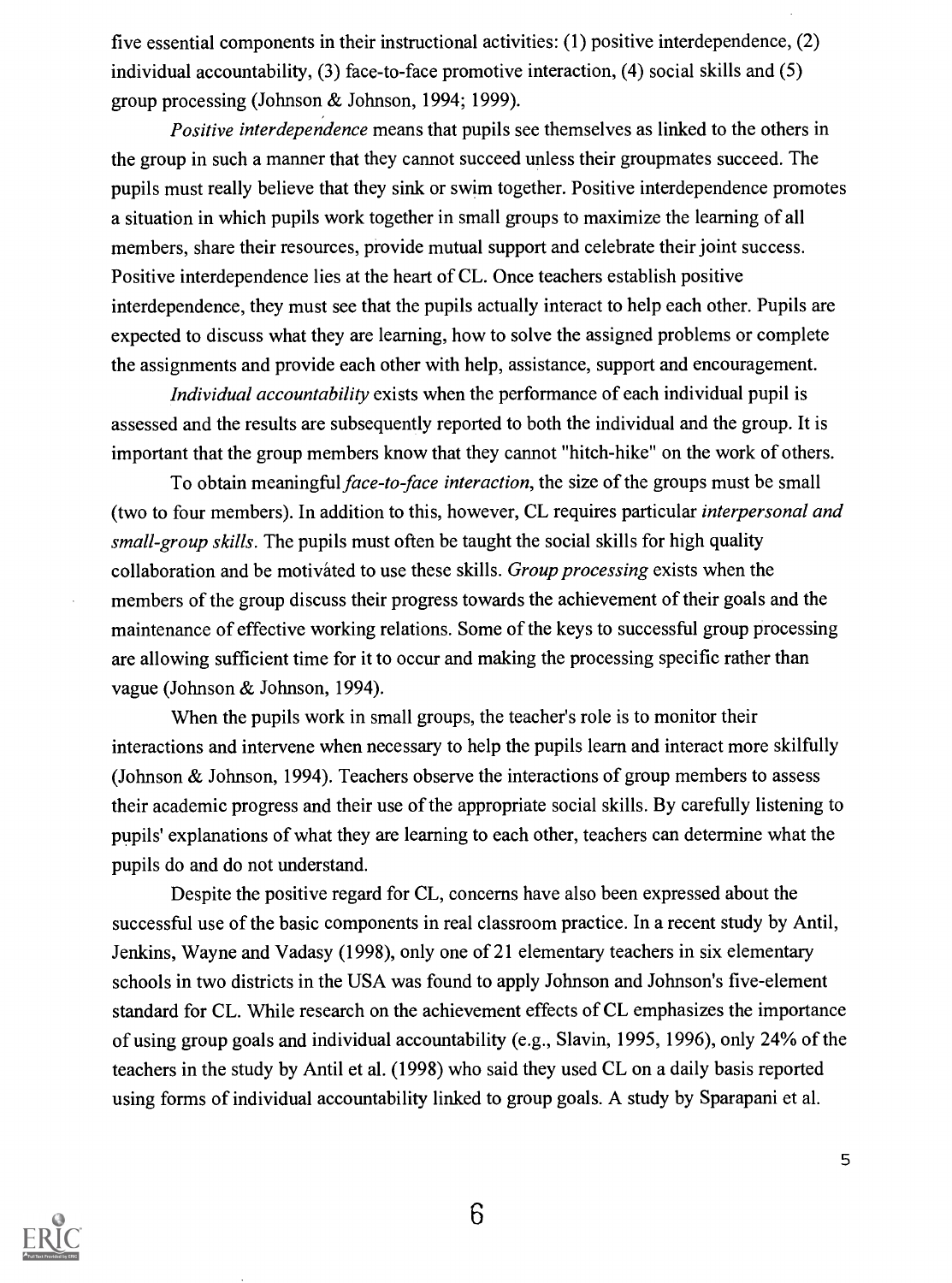(1997) also shows that teachers' use of CL is not always consistent with what the scholarly literature recommends. In this study of 11 teachers from five states in the USA, middle grade teachers (grades 5-9) were rarely found to use group goals, apply individual forms of accountability or teach the pupils the social interaction and communication/problem solving skills necessary for working cooperatively. The findings from these two studies conducted in the USA are also in line with the outcomes of a recent Dutch study (Veenman, Kenter,  $\&$ Post, 2000). The teachers from five different primary schools using CL methods were not found to adequately implement the elements regarded by Johnson and Johnson (1994; 1999) as essential for cooperation. In particular, the basic elements of positive interdependence, individual accountability, interpersonal and small group skills, and group processing received little attention from the teachers.

One important reason for the inconsistent implementation of the CL features promoted in the literature is an imperfect understanding of what CL really is. The study by Sparapani et al. (1997) showed teachers to learn about CL incidentally rather than intentionally. Studies concerned with how teachers actually use CL in the classroom also suggest that attention needs to be paid to training the essential features of CL (e.g., Antil et al, 1998; Johnson  $\&$ Johnson, 1999). For teachers to acquire CL strategies, they must first be incorporated into teacher education programs and demonstrated. Hillkirk (1991) contends that CL should be placed at the core of the teacher education curriculum for three major reasons: (1) research shows convincing evidence of the positive effects of CL on academic achievement and social skills development; (2) CL experiences have been shown to be effective and motivating for student teachers; and (3) CL appears to enhance the interpersonal skills which can "make or break" school restructuring efforts. The present study addresses the question of whether student teachers following a course on CL are subsequently able to implement the CL methods into their classes during their practical training.

#### Research Questions

The specific research questions guiding this study were as follows. (1) Do student teachers implement the desired CL teaching behaviours as presented in the course? (2) Does the course on CL appear to affect the pupil engagement rates in classes with student teachers who participated in the course (3) Do student teachers show a more positive attitude towards CL after following the course on CL? (4) How do the pupils of student teachers who participated in the course on CL perceive working in cooperative learning groups? (5) Do the student teachers appear to value the new course on CL?

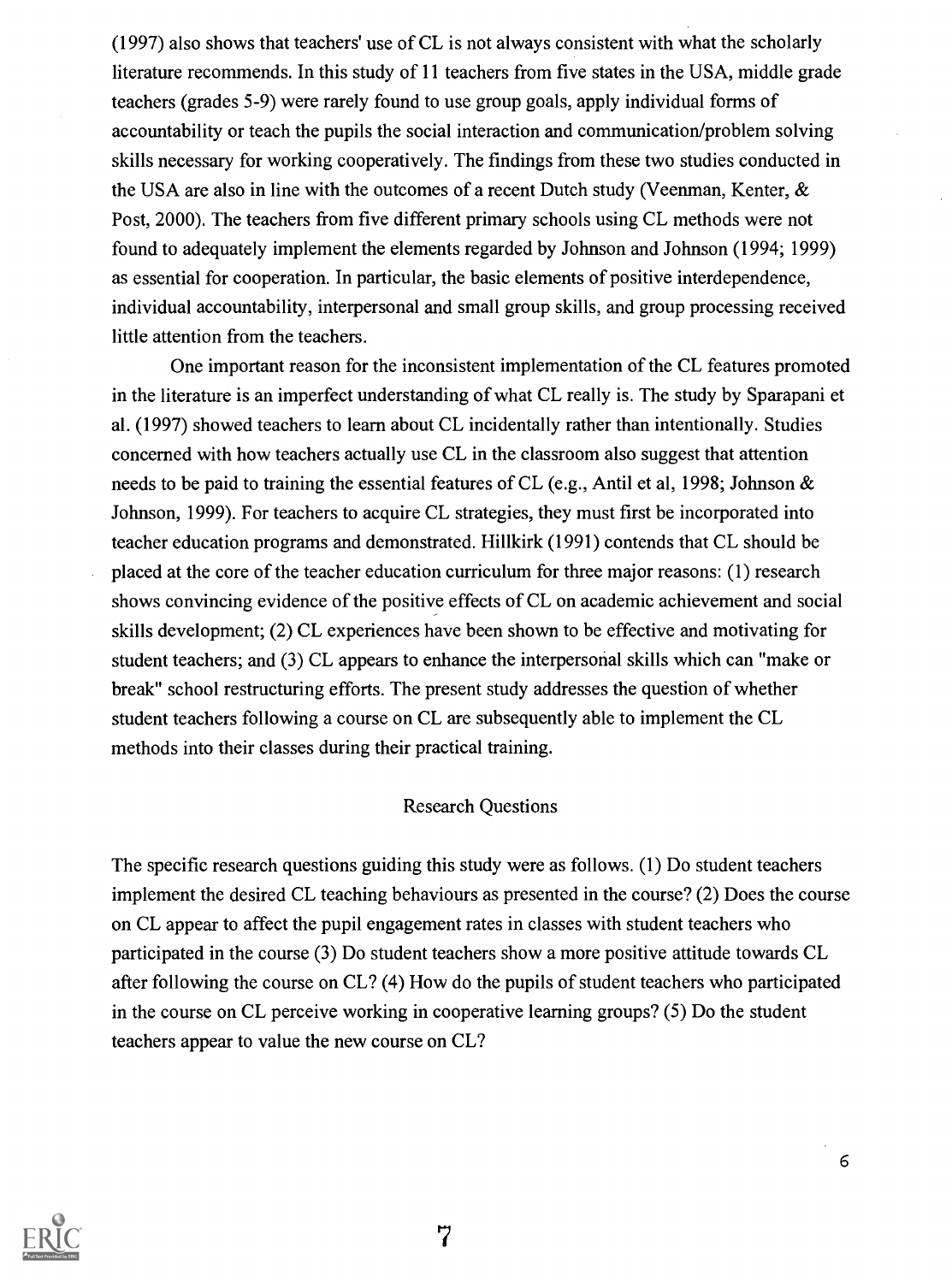#### Design

The training in CL methods was conducted at two different teacher education colleges: College A located in the south of The Netherlands; college B located in the east. At each location, four sub-studies were undertaken: (1) an observational study of the implementation of the desired CL teaching behaviours and pupil engagement rates during cooperative activities; (2) a questionnaire study of the student teachers' attitudes towards CL; (3) a questionnaire study of the pupils' attitudes towards CL; and (4) a questionnaire study of the reactions of the student teachers to the course on CL.

The observational study and the questionnaire study of the student teachers' attitudes towards CL followed a one-group pre-test-post-test design at college A. At B, an untreated control group design with pre-test and post-test was used. The questionnaire studies concerned with the pupil's attitudes towards CL and the reactions of the student teachers to the course on CL were set up as one-group post-test-only designs at the two colleges.

Subjects involved at College A

The first sample for college A included 42 third-year student teachers from two parallel classes. All of the student teachers from these two classes followed the course on CL and thus constituted the treatment group. The possibility of a control group was discussed with the college administration but not realized because the administration decided that all student teachers should follow the course during their third year: all of the teacher educators from this college had followed a CL training the year before and judged a course on CL as both important and worthwhile for their students. In other words, the course on CL was mandatory at college A. All of the student teachers from college A were teaching one of the upper primary school grades (grades 3 - 6).

Due to time constraints and the number of observers available, 20 student teachers were randomly selected for observational study. At post-test, one student teacher could not be observed due to changes in the timetable of the primary school. The observed treatment group at college A thus consisted of 19 student teachers (and the pupils associated with each student teacher). There were 17 female and 2 male student teachers, and the ages of the student teachers varied from 19 to 25 years ( $M = 21.2$ ;  $SD = 1.6$ ). The average number of pupils in the classes taught by these student teachers was  $23.8$  ( $SD = 5.2$ ).

The second sample for college A included 38 of the student teachers from the two treatment classes. Of the 42 questionnaires distributed to gain insight into the student



3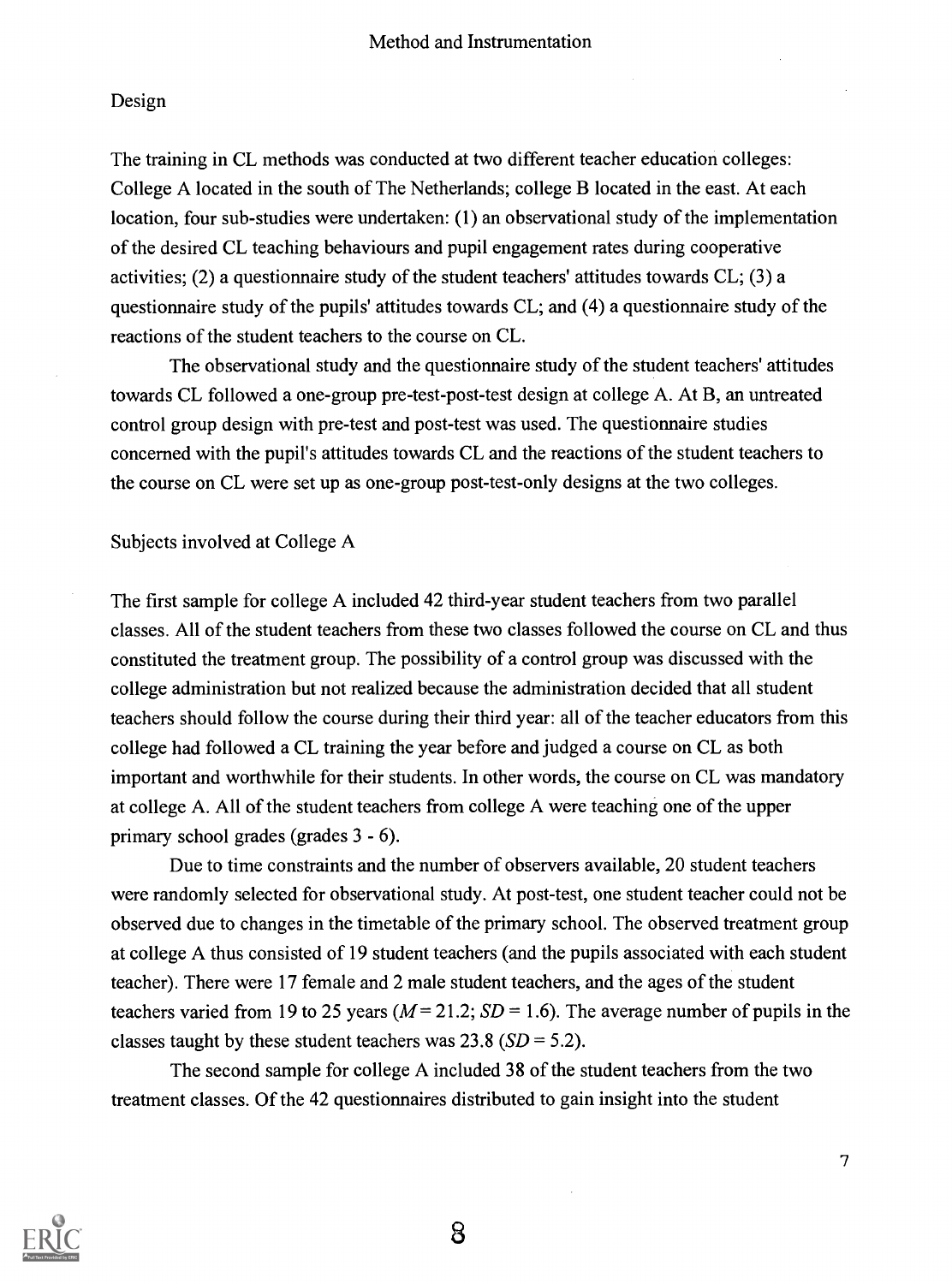teachers' attitudes towards CL, 38 were actually returned during pre-test and post-test (response rate of 90%).

The third sample for college A included the 908 pupils from the 39 primary school classes being taught by student teachers (429 girls and 479 boys; grades 3 to 6). The questionnaires used to obtain the attitudes and reactions of the pupils regarding CL were given to all of the student teachers in the treatment group with the request to distribute the questionnaires to their pupils (response rate of 93%).

The fourth sample for college A included the 41 student teachers who returned the questionnaire used to obtain information on the student teachers' opinions with regard to the content of the course and their experiences with the implementation of CL in their classrooms. The questionnaires were distributed to the 42 student teachers who participated in the course on CL with 41 returning the questionnaire (response rate of 98%).

### Subjects involved at College B

The first sample for college B included 16 second-year student teachers. At this teacher education college, the course on CL was an elective course. At the beginning of the academic year, 21 student teachers showed an interest in the course on CL. When the date of the first workshop was announced, only 12 student teachers from three different classes attended; the other nine student teachers had opted for another elective course. At post-test, one student teacher could not be observed because of changes in the timetable of the primary school. The observed treatment group for college B thus consisted of 11 student teachers (and their pupils). Fifteen of the second-year student teachers, not following the course on CL and randomly selected by the management team of the teacher training college, received a letter with the request to participate in the study as control students. Seven of these students agreed to participate; the others were not able to participate due to time constraints. At post-test, one student teacher could not be observed because of changes in the timetable. The control group at college B thus consisted of 6 student teachers (and their pupils). The student teachers from college B were teaching one of the primary school grades (grades 1 to 6).

Of the entire group of student teachers observed, 13 were women and 4 were men. The ages of these student teachers varied from 18 to 25 years ( $M = 20.0$ ;  $SD = 1.9$ ). The average number of pupils in the classes taught by these student teachers was 23.7 ( $SD = 4.9$ ).

The second sample for college B included 16 student teachers: 10 in the treatment group and 6 in the control group. Of the 18 questionnaires distributed to gain insight into the student teachers' attitudes towards CL, 16 were returned at both pre-test and post-test (response rate of 89%).

The third sample for college B included 155 pupils from 7 primary school classes (74

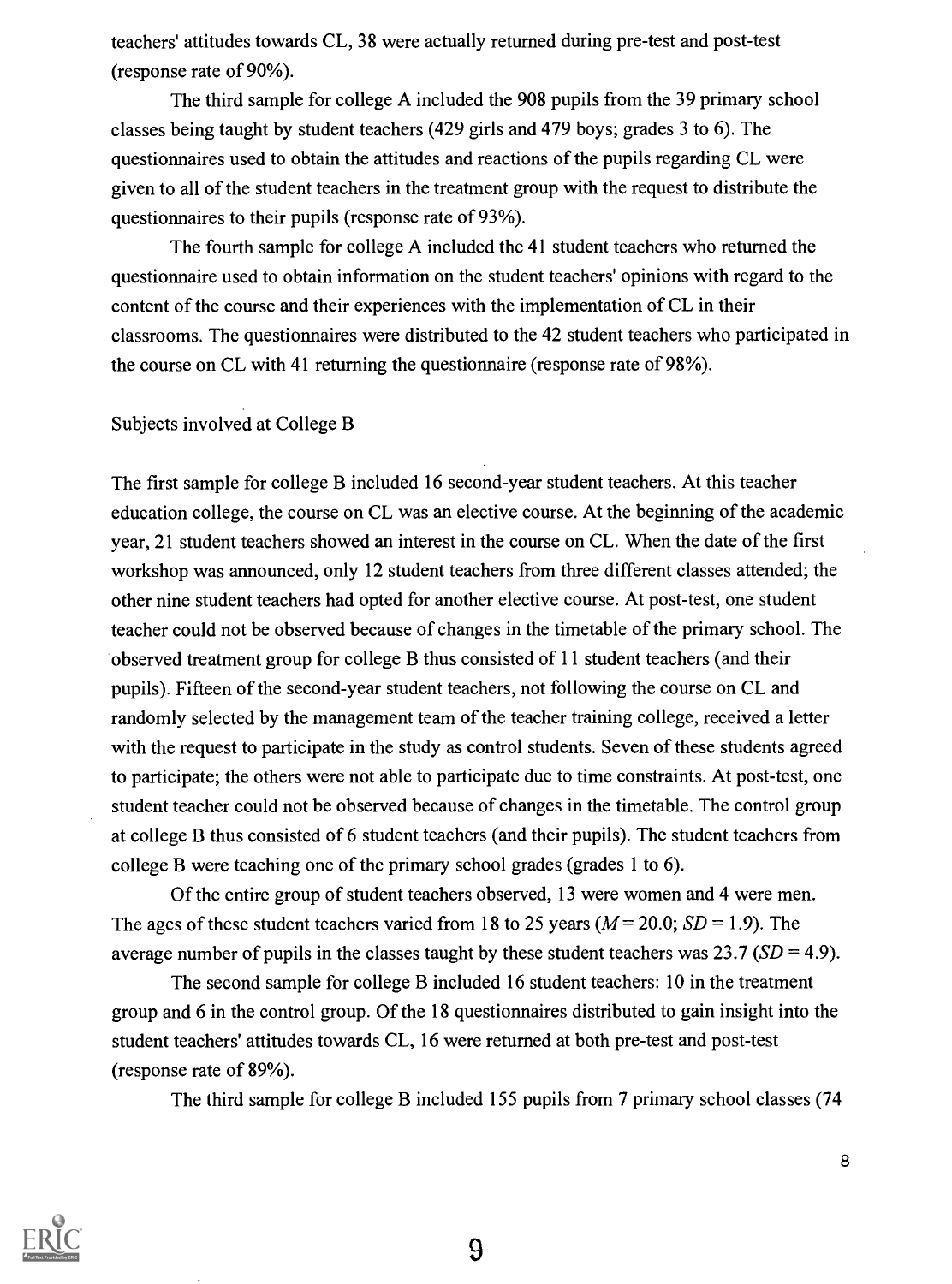girls and 81 boys; grades 1 to 6). The questionnaires used to gain insight into the attitudes and reactions of the pupils to CL were distributed to all of the trained student teachers with the request that they administer the questionnaires to their pupils (response rate of 58%).

The fourth sample for college B included 10 student teachers who returned the questionnaire pertaining to their opinions on the content of the CL course and their experiences with implementing CL in their classrooms. Of the 12 trained student teachers, 10 returned the questionnaire (response rate of 83%).

#### Cooperative Learning Observational Schedule

During each classroom observation, the observer took notes on what happened in the cooperative lesson conducted by the student teacher. Directly after each observed lesson, the observer used these notes and the Cooperative Learning Observational Schedule for Student Teachers to rate how the student teacher structured the cooperative lesson. This schedule contained 23 items pertaining to the instructional behaviours of the student teachers: 14 of the items were rated along a three-point scale (ranging from a score of 1 for no application of the instructional behaviour to a score of 3 for clear application of the instructional behaviour); 5 of the items had a list of alternatives from which the observer should select the most applicable answer; and 4 of the items required a yes/no response to indicate whether the instructional behaviour was applied or not. The construction of these items was mainly based on the research of Johnson and Johnson (1994), Slavin (1995) and Kagan's (1994) work on cooperative learning activities.

Prior to the collection of the observational data, the four observers went through a training program of about 50 hours. Two observers were responsible for observing the student teachers for college A and two observers were responsible for observing the student teachers for college B. The training program involved the coding of cooperative lesson videotapes as well as the live coding of cooperative lessons at two primary schools not involved in the study. The interobserver agreement for the observers at college A was based on 10 lessons; the interobserver agreement for the observers at college B was based on 12 lessons. During the training, four of the lessons were independently coded by all four observers to guarantee uniform coding of the instructional behaviours of the student teachers at both colleges. The interobserver agreement for the items from the observation schedule was calculated by dividing the number of agreements by the number of agreements plus disagreements and multiplying by 100. Interrater agreements below 75% called for a redefinition of the particular code and the retraining of raters. The mean interrater agreement across the items was 83%.

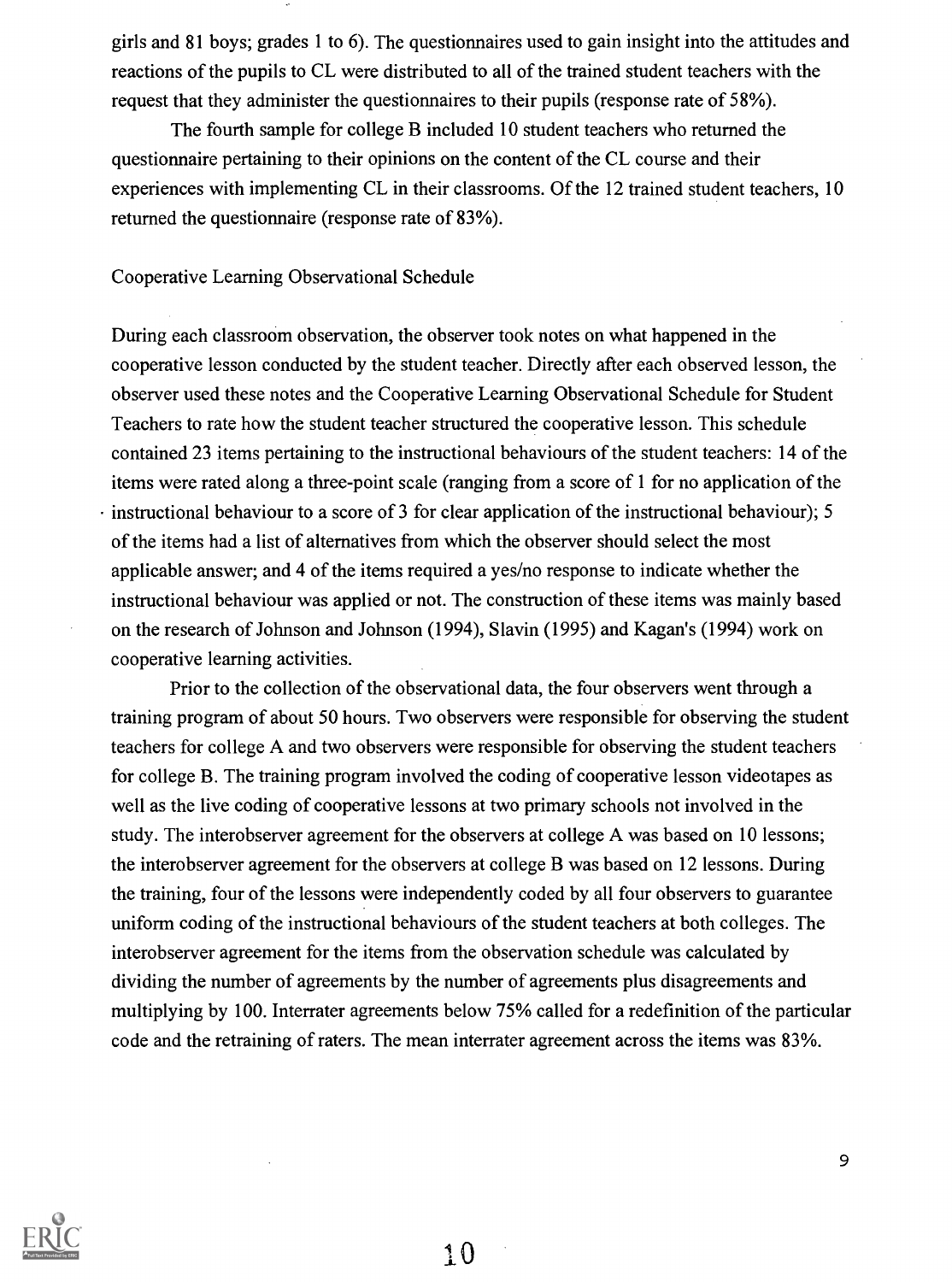#### Pupil Engagement Rates

Every five minutes during the cooperative lesson being taught by the student teacher, the observer stopped taking notes and recorded the number of pupils engaged in academic activities (on-task). An on-task score for the entire class was then obtained by dividing the number of pupils engaged in the task by the total number of pupils present and multiplying by 100 which yields the percentage pupils classified on-task. The interobserver reliability for the on-task checks during the observational training program was estimated using analysis of variance (intraclass correlation; cf. Winer, 1971). For the two observers at college A, the reliability procedure revealed a coefficient of .87; for the two observers at college B, a coefficient of .76 was found.

### Student Teacher Questionnaire

A Student Teacher Perceptions of Cooperative Learning Scale was developed to gather information on the student teachers' attitudes towards CL, the positive and negative aspects of CL, the role of the teacher in CL activities, and the student teachers' willingness to use CL in the near future. The scale contains 73 items to be rated between 1 (strongly disagree) and 5 (strongly agree). The scale is based on the work of Johnson and Johnson (1994), Slavin (1995), Lamberigts (1988), Panitz (1999) and the teacher CL questionnaire used in a study by Veenman, Kenter and Post (2000).

The content of the scale and the wording of the items were evaluated in discussions with four student teachers not involved in this study. The feedback received in these discussions resulted in a number of revisions which were made before the final version of the scale was produced.

On conceptual grounds, the 73 items constituting the scale can be divided into four subscales: (1) willingness to use CL in the near future; (2) CL benefits for pupils; (3) positive attitudes towards CL; and (4) positive attitudes towards work group management. Measures of internal consistency (Cronbach's alpha) were computed for the entire scale and for each subscale. These measures were based on the ratings of the student teachers from both colleges A and B. The alpha coefficients for the entire scale and the subscales were found to range from .71 to .98. Scores were then computed for the entire scale and the four subscales. Three items were dropped as a result of minimal response variance or a low item-total correlation. The final version of the scale thus contained 70 items.

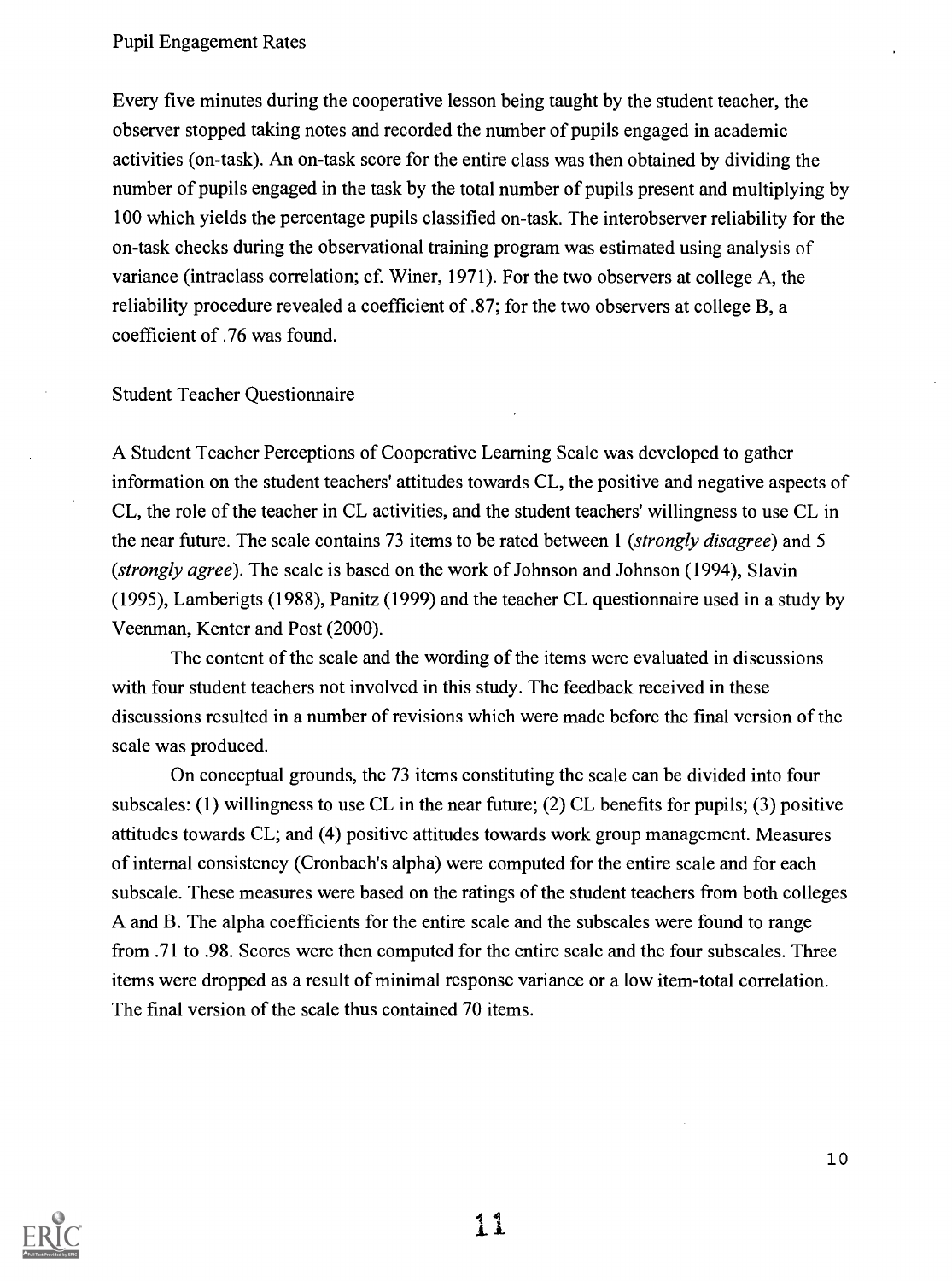#### Pupil Questionnaire

The Pupil Perception of Cooperative Learning Scale for pupils in grades 1 to 6 was developed to gather information on pupils' preferences for learning in groups and the potentially positive or negative outcomes of working in cooperative groups. This short scale contains 22 items and is based on a questionnaire used in the studies by Ros (1994) and Veenman, Kenter and Post (2000). For administration to the lower primary school grades, each question was first read aloud to the entire class; thereafter, the pupils were asked to provide their answers along a three-point Likert-scale with the items ranging from 1 (not so nice or never) to 3 (very nice or always).

To check the wording of the scale items, 23 of the grade 4 to 6 pupils not involved in the study were asked for feedback. The feedback provided by this pilot study resulted in minor revisions prior to the printing of the final version.

Based on the results of a principle components analysis, two factors or subscales could be formed: (1) positive experiences with working in groups and (2) benefits of working in groups versus working alone. These two factors accounted for 30% of the rating variance. The Cronbach alpha for the entire scale and subscales ranged from .75 to .81. The principal components analysis was based on the ratings provided by the pupils being taught by the student teachers from both colleges ( $n = 1063$ ). One item was deleted from the list because of its low factor loading. The final version of the scale thus contained 21 items.

#### Course Evaluation Questionnaire

This questionnaire was developed to assess the student teachers' reactions to and evaluations of the course on CL. The questionnaire contains 37 items. Student teachers indicated along a five-point Likert scale how they valued the content of the course, the training manual, the workshops, the assignments for the conduct of cooperative activities during their practical teaching and the reactions of the cooperating teachers and pupils to the cooperative lessons.

#### The Course on CL

The course is based on two approaches prominent in the literature, namely Johnson and Johnson's (1994) "Learning Together" approach and Kagan's (1994) "Structural Approach." Johnson and Johnson's five-element standard was used to classify group work as CL. According to these authors, CL must include at least the conditions to promote positive interdependence (the perception of group members that they must work together to accomplish a goal), individual accountability (group members are held responsible for their



12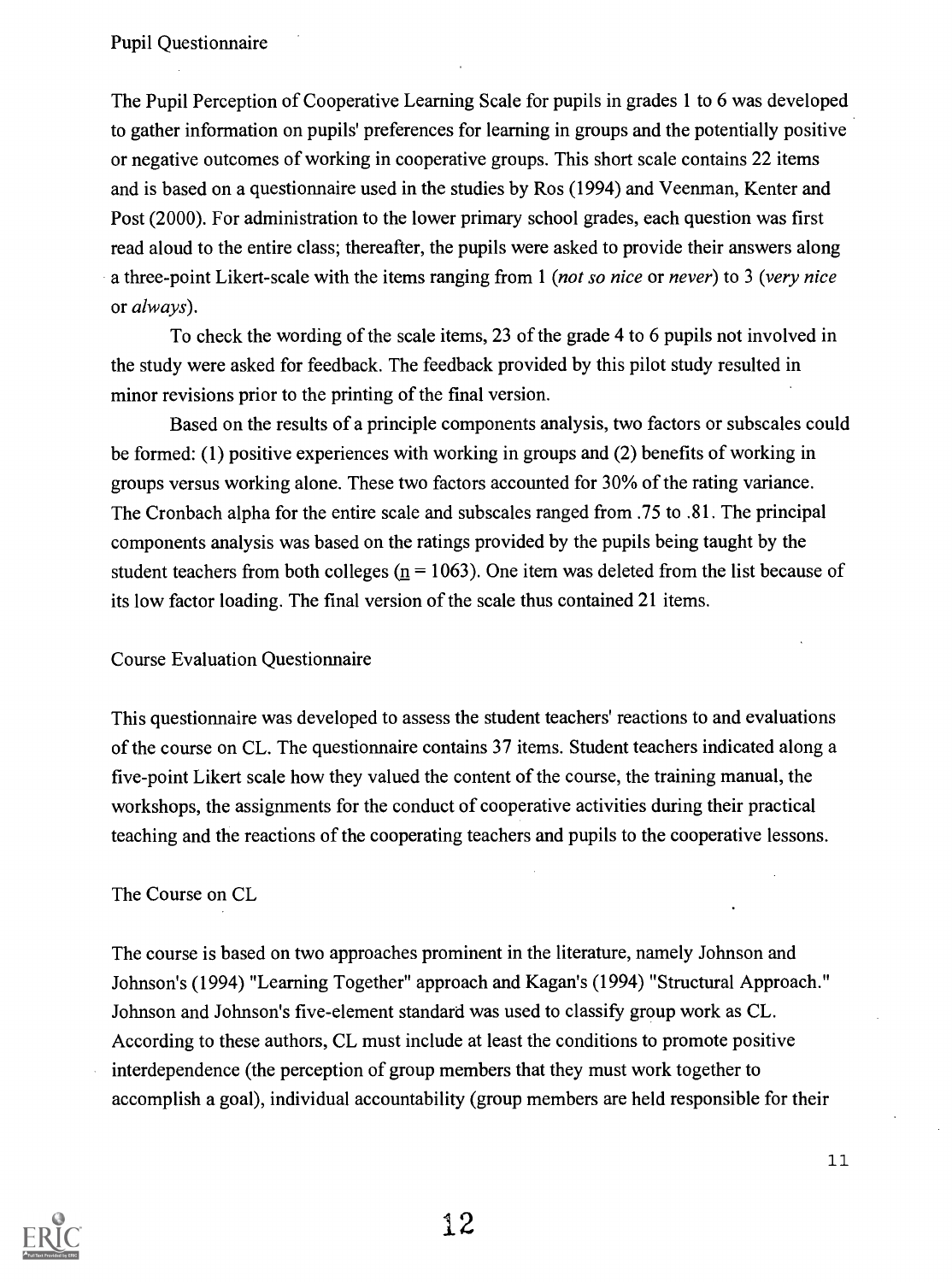contribution to goal achievement), face-to-face interaction (group members meet face-to-face to promote one another's work), the development of small-group skills (the interpersonal skills needed to work in a group) and group processing (group reflection on the collaborative effort and decisions on how to improve effectiveness). During the CL course, the student teachers work together in cooperative groups using the different cooperative learning structures described by Kagan (1994). A cooperative learning structure is a content-free way of organising social interactions in the classroom. The CL structures usually involve a number of steps with proscribed behaviours for each step. After explaining the rationale behind a structure and explaining the steps involved in its execution, the student teachers work in heterogeneous cooperative learning groups and apply the relevant structure to directly experience its practical value. This method of learning-by-doing is called the "immersion approach" by Nattiv, Winitzky and Drickey (1991): CL is introduced during the first workshop and used as the only instructional strategy thereafter. The course includes 15 cooperative learning structures; examples are Numbered Heads Together, Three Step Interview, Round Robin and Round Table, Think-Pair-Share, Team Word Web, Pairs Check and Jigsaw (Kagan, 1994).

The course consists of eight workshops. The duration of each workshop varied from 90 to 120 minutes. During the first workshop, the student teachers' prior knowledge of CL is activated by constructing a Team Word Web and both sharing and discussing these word webs. The student teachers are then prepared for group work by participating in a teambuilding activity called "the Gordian knot." This activity is used to identify the five essential components of CL distinguished by Johnson and Johnson (1994), and each of the five elements is then elaborated in one of the next workshops.

During the second workshop, the student teachers are asked to develop their own vision of CL, share their individual and team visions and then construct a common class vision. The central theme of this workshop is the promotion of face-to-face interaction between pupils while working in cooperative groups in primary school. Attention is paid to such topics as structuring the pupil's learning goals competitively, individualistically and cooperatively; differences between one-way and two-way communication; assigning pupils to groups; heterogeneous versus homogeneous grouping; and the physical arrangement of the classroom.

The third workshop is devoted to the development of interpersonal and small-group skills as a prerequisite for effective group work. The activities in this workshop include assessment of the cooperative skills of the pupils in the classes being taught by the studentteachers, definition of the steps needed to teach cooperative skills, the encouragement of participation using T-charts (charts describing two questions: "what would this skill look like?" and "what would this skill sound like?"; see Johnson & Johnson, 1994) and the design



13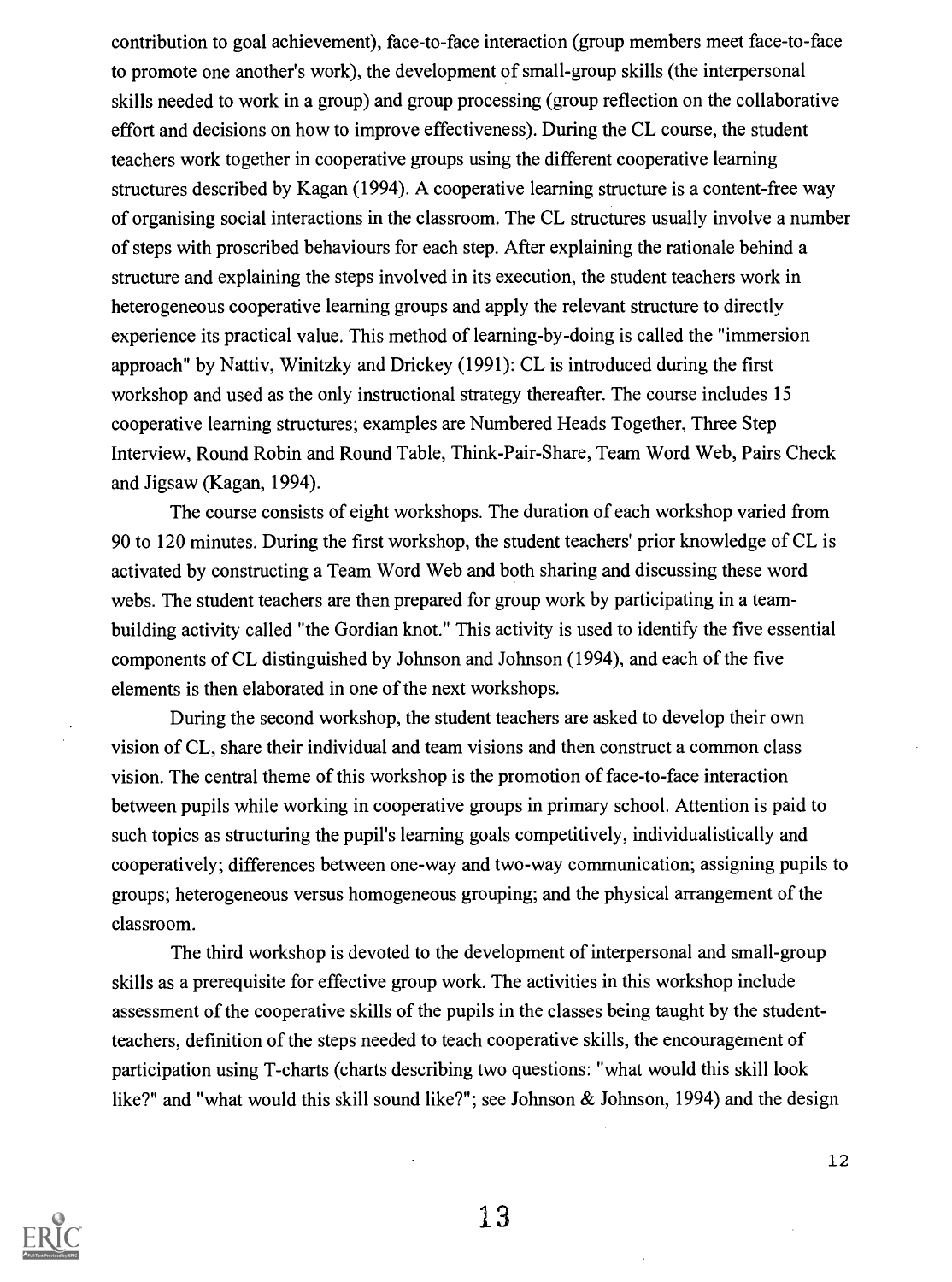of T-charts for one's own classroom.

Promotion of positive interdependence is the topic of the fourth workshop. Attention is paid to six forms of positive interdependence: (1) goal interdependence (group members recognize that they can only achieve their learning goals when all members of the group attain their goals); (2) reward interdependence (each member of the group receives the same reward when the group achieves its goals, sometimes supplemented by bonus points); (3) outside force interdependence (placing groups in competition with each other); (4) resource interdependence (each member of the group has only part of the resources, information or materials necessary to complete the given task); (5) role interdependence (each member is assigned one of the complementary but interconnected roles needed to complete the joint task, such as recorder, checker of understanding, encourager of participation, reader); and (6) task interdependence (a division of the learning task so that each member of the group is responsible for completion of part of the task). In this workshop, task interdependence is used to divide a text about positive interdependence into smaller parts which are then assigned to different cooperative groups for study and discussion using the Jigsaw as the cooperative structure.

The fifth and sixth workshops are devoted to the topics of individual accountability/personal responsibility and group processing. Some of the common ways to structure individual accountability are examined, such as taking random individual turns or oral examinations, giving an individual test to each student or assigning specific roles to group members (e.g., one pupil in each group serves as the checker who asks others to explain the reasoning and rationale behind the group answers). Attention is also paid to the creation of role-charts for group members (e.g., specification of the skills needed for the roles of helper, reader, checker, etc.) and to the establishment of strategies for encouraging the correct execution of the roles. The questions addressed for evaluating cooperative small group work are: why, what, how, and when to evaluate and by whom? Two levels of assessments are discussed: academic task (evaluating the quality and quantity of pupil's learning) and social skills (evaluating how well the group functioned). Different observation procedures and structured observation forms are also considered. A lesson planning guide is provided to assist the student teachers in their preparation of cooperative lessons.

In the seventh workshop, the final assignments for the cooperative lessons during the practical teaching period were provided and discussed. The 15 cooperative structures included in the course are reviewed and considered in connection with the design of the cooperative learning activities for the classroom.

In the eighth and final workshop, the experiences of the student teachers with the CL activities during the practical teaching period are shared and discussed. The student teachers are again asked to create Team Word Webs and to compare these webs with those created in

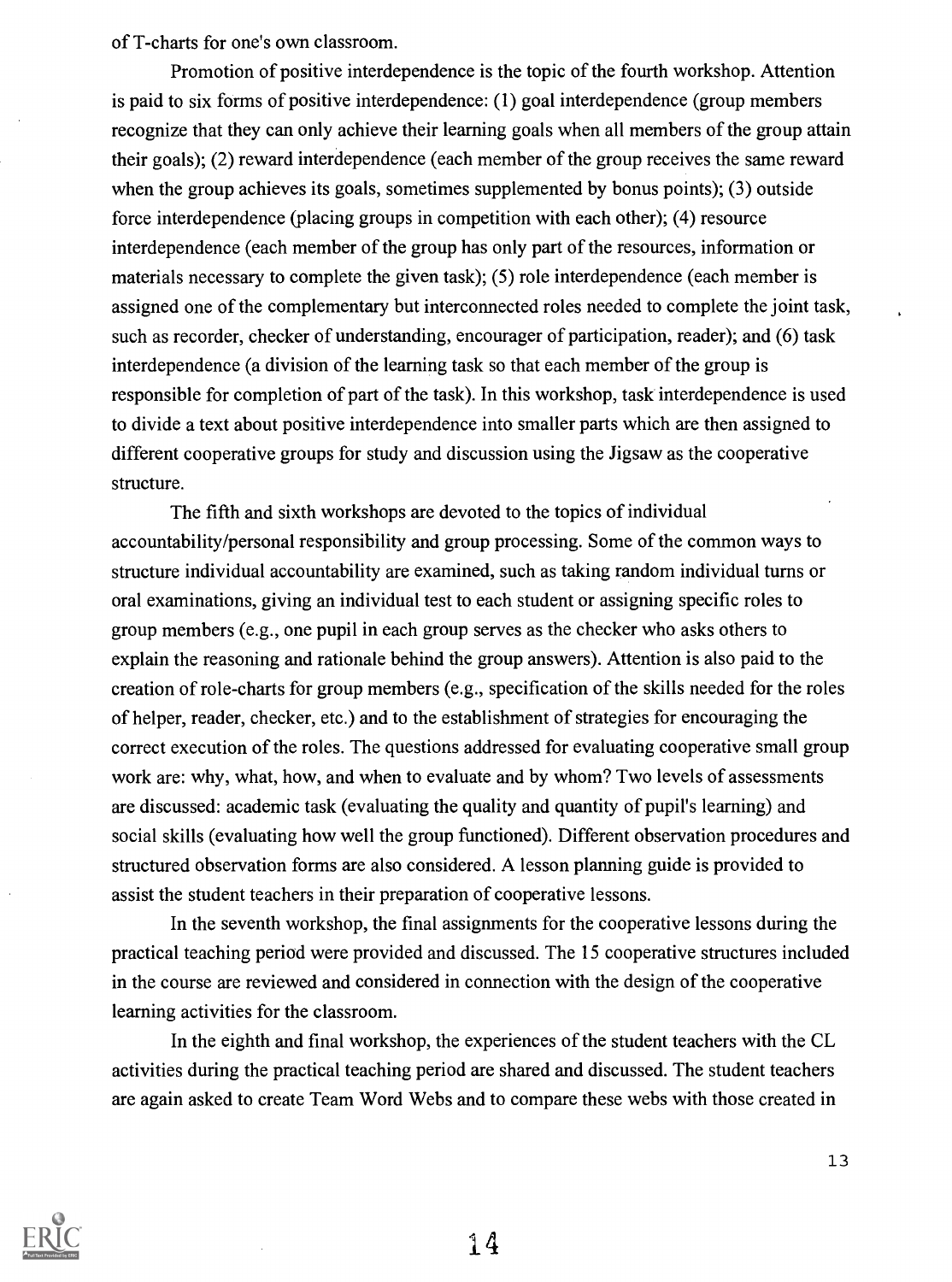the first workshop in order to examine what they have learned about CL. The course is concluded with a short oral evaluation of the eight workshops.

Background information on the topics considered in the eight workshops is provided in a manual (80 pages) distributed to each student teacher prior to the first workshop. This manual also provides a description of the 15 cooperative structures. At each of the teacher education colleges, the course was conducted by two educational sciences students with experience in CL methods under the supervision of an experienced teacher educator. During the course, the student teachers at college A practised teaching at the primary schools three times for a full week; the student teachers at college B practised teaching one day a week. Following each workshop, the student teachers received an assignment requiring them to put that what they learned during the workshop into practise (e.g., after the fourth workshop the student teachers are asked to select and use a cooperative structure for the promotion of positive interdependence). During each workshop, time is also set aside to discuss the student teacher's experiences with the implementation of CL in the classroom.

In designing the workshop activities, the training process was guided by the recommendations of Joyce and Showers (1995) for effective training: (1) presentation of theory, (2) modelling or demonstration, (3) practice, (4) structured feedback and (5) coaching. The theory is presented in the training manual. Modelling or demonstration of the suggested cooperative teaching skills is done by the trainers, by using video fragments modelling the cooperative structures and case studies in the manual. Practice is achieved by practising with peers (role playing) and by the asking student teachers to try out the cooperative activities in their classrooms and to discuss their experiences at the next workshop. Feedback is provided by the cooperating teachers. Unfortunately, coaching by peers could not be realised because the student teachers did not always come from the same school and could not find the time to observe each other's lessons.

#### Data Collection

The course on CL was conducted in the final semester of the teacher education program. Prior to the start of the course, each student teacher was observed during one lesson. After completion of the course, each student teacher was again observed for one lesson (same school, same grade). In order to control for the possible influence of lesson content, some guidelines concerning lesson format were provided. The student teachers were asked to present new learning material and to create opportunities for small group work to master the concepts being taught. The observed lessons lasted about thirty minutes.

The Student Teacher Perception of Cooperative Learning Scale was also administered prior to and after completion of the course. During workshop seven, the Pupil Perception of

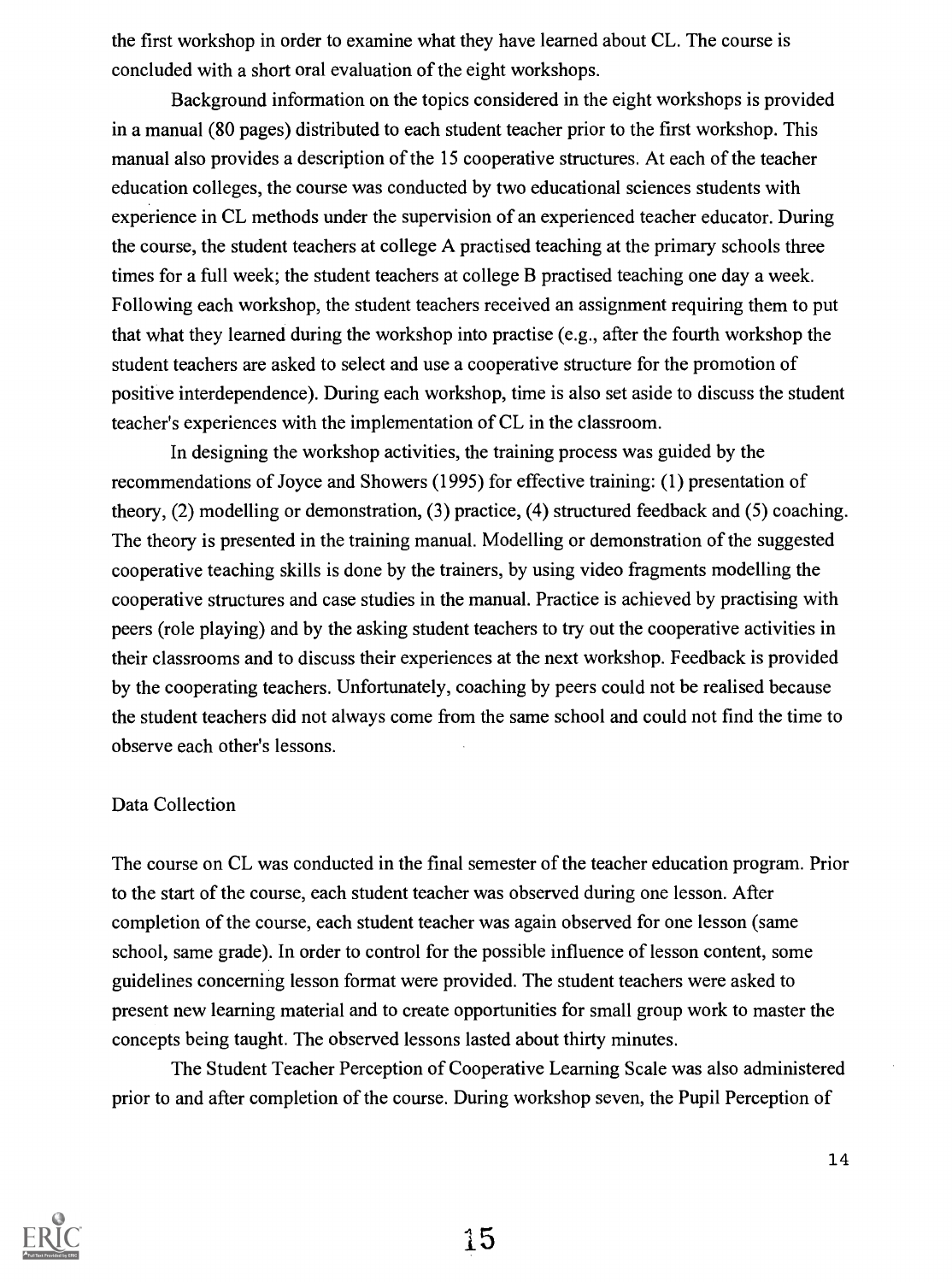Cooperative Learning Scale was distributed to the student teachers with the request to administer the scale in their classrooms. The Course Evaluation Questionnaire was administered during the last workshop.

The pupil engagement rates for each lesson were averaged to produce means for each class and each student teacher. For the observational data, the mean scores for the essential components of CL were computed by averaging the item values. For the student teacher and pupil questionnaire data, scale scores were computed by averaging the item values for the entire scale and for each of the subscales. For the data pertaining to course evaluation, the mean scores were computed for each item. In testing for differences between the pre- and post-test scores of the treatment student teachers (for college A) or differences between the treatment student teachers and the control student teachers (for college B), a level of significance of 5% was used (one-tailed). The unit of analysis was the student teacher (and his/her class of pupils); for pupil questionnaire data, the unit of analysis was the pupil.

#### Results

The SPSS one tailed *t*-test for paired samples was used to examine the differences between the pre- and post-test observational data for the treatment group of student teachers from college A. The results in Table 1 show the course on CL to have a significant effect  $(p < 01)$ on five of the six categories from the Cooperative Learning Observation Schedule, namely positive interdependence (combining items referring to goal, reward, resource, role, task and outside force interdependence), face-to-face interaction (combining items referring to room arrangement, facilitating eye-to-eye interaction and providing assignments requiring direct communication), social skills (one item referring to the rules for effective cooperation), group processing (items referring to the evaluation of academic and social skills) and monitoring workgroups (items referring to the monitoring of pupil behaviour and the provision of task assistance). No significant effect was found for the observational category pertaining to individual accountability (items referring to the assessment of each pupil working in the group and the division of tasks).

The course on CL appeared to have a significant effect on pupil's engagement rates. After the course, the treatment group pupils exhibited significant increases in their time-ontask levels: 84% before the course and 94% after the course ( $p < 01$ ).

The data for the student teachers from college B are also displayed in Table 1. Comparison of the treatment and control groups prior to the course on CL revealed one significant difference. At pre-test, the control student teachers scored higher on the observational category pertaining to positive interdependence than the treatment student teachers ( $p \le 0.05$ ). Due to this initial difference, an analysis of covariance (ANCOVA) was

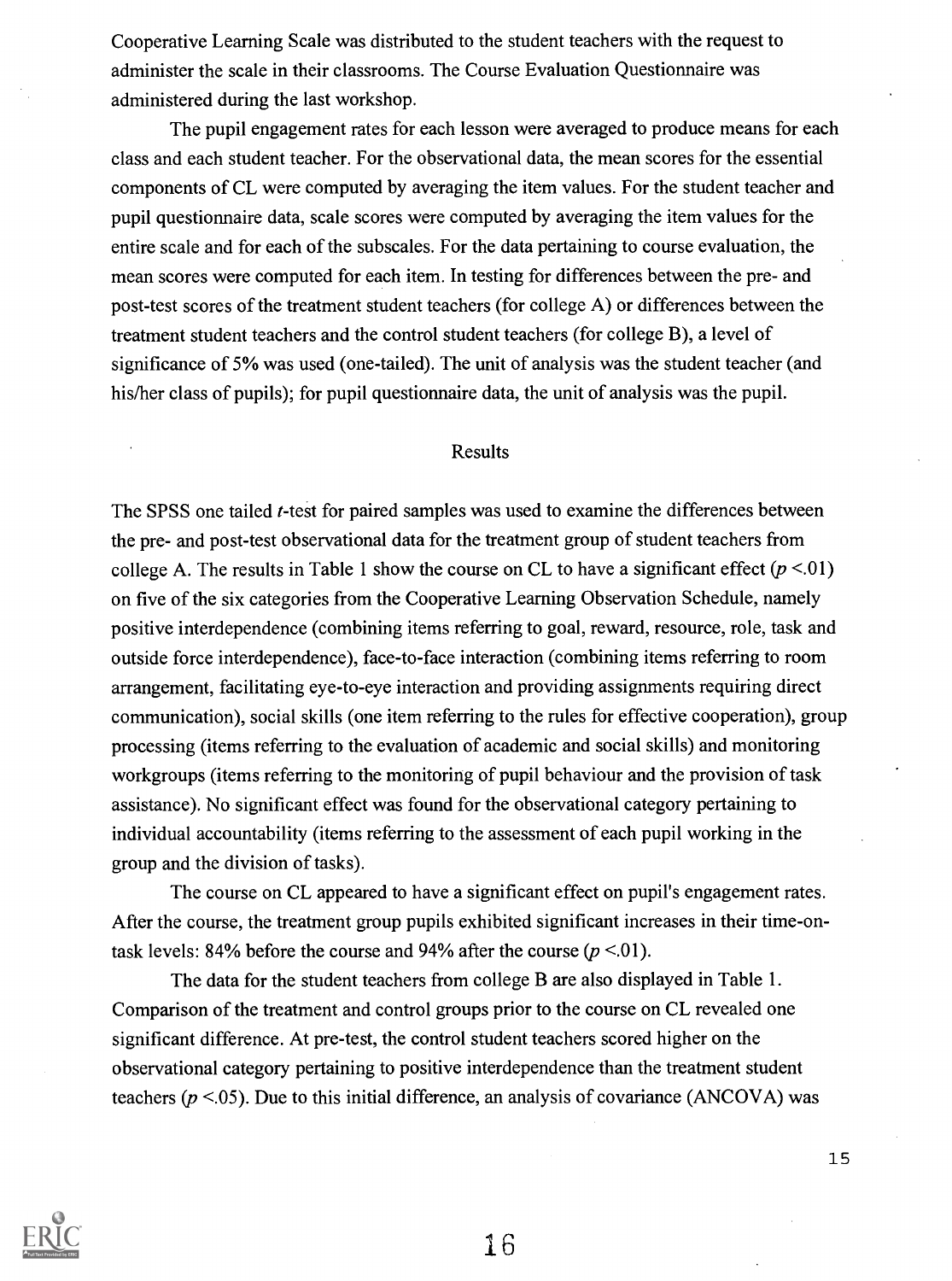used to examine the differences between the treatment and control groups for college B (with the initial scores for the observational categories and pupil engagement rates as covariates).

When the pre- and post-test data for the treatment group were compared, significant differences were found for four of the six observational categories: positive interdependence, face-to-face interaction, social skills and group processing ( $p \le 01$ ). The treatment student teachers were found to use these basic elements of CL more effectively at post-test than at pre-test. No significant pre-test/post-test differences were found for the observational categories of individual accountability or monitoring of work groups. For the control student teachers from college B, no significant differences between pre- and post-test were found. When the adjusted mean scores for the treatment student teachers were compared to those for the control student teachers (see Table 1), significant differences were found for three of the observational categories: face-to-face interaction ( $p < 0.05$ ), group processing ( $p < 0.01$ ) and monitoring work groups ( $p < 0.05$ ).

The results in Table 1 also show the course on CL to significantly affect pupilengagement rates in college B ( $p < 0.05$ ). After the course, the treatment group pupils exhibited significant increases in their time-on-task levels: 86% before the course and 93% after the course. In contrast, the control group pupils showed a decrease in their time-on-task levels: 92% at pre-test and 86% at post-test.

The classroom observations revealed the following information with regard to the cooperative activities implemented by the student teachers. Mathematics, reading, social studies and expressive subjects were the content areas where CL was used most frequently. When groups were formed for cooperative work, 90% of the groups at post-test were formed by the treatment student teachers rather than the cooperating teachers and 10% by the pupils themselves; for the control student teachers, 67% of the groups were formed by the student teachers and 33% by their cooperating teachers. Of the observed forms of grouping, most of the student teachers used heterogeneous grouping by social skills, followed by groups of convenience (e.g., pupils who sat near one another). In the observed cooperative lessons, Tcharts were not used by either group of student teachers. At pre-test, Kagan's cooperative learning structures were not used. At post-test, the following structures were used by the treatment student teachers: Numbered Heads Together (32%), Round Robin and Round Table (26%), Think-Pair-Share (19%), Team Word Web (5%), Pairs Check (5%) and Jigsaw (5%). In contrast, the control student teachers did not apply any of Kagan's cooperative learning structures.

Table 2 contains the results for the Student Teacher Perception of Cooperative Learning Scale. The results for college A show those student teachers who participated in the course to score significantly higher at post-test on the subscale "positive attitudes towards workgroup management" after completion of the course ( $p \le 0.05$ ). No significant differences

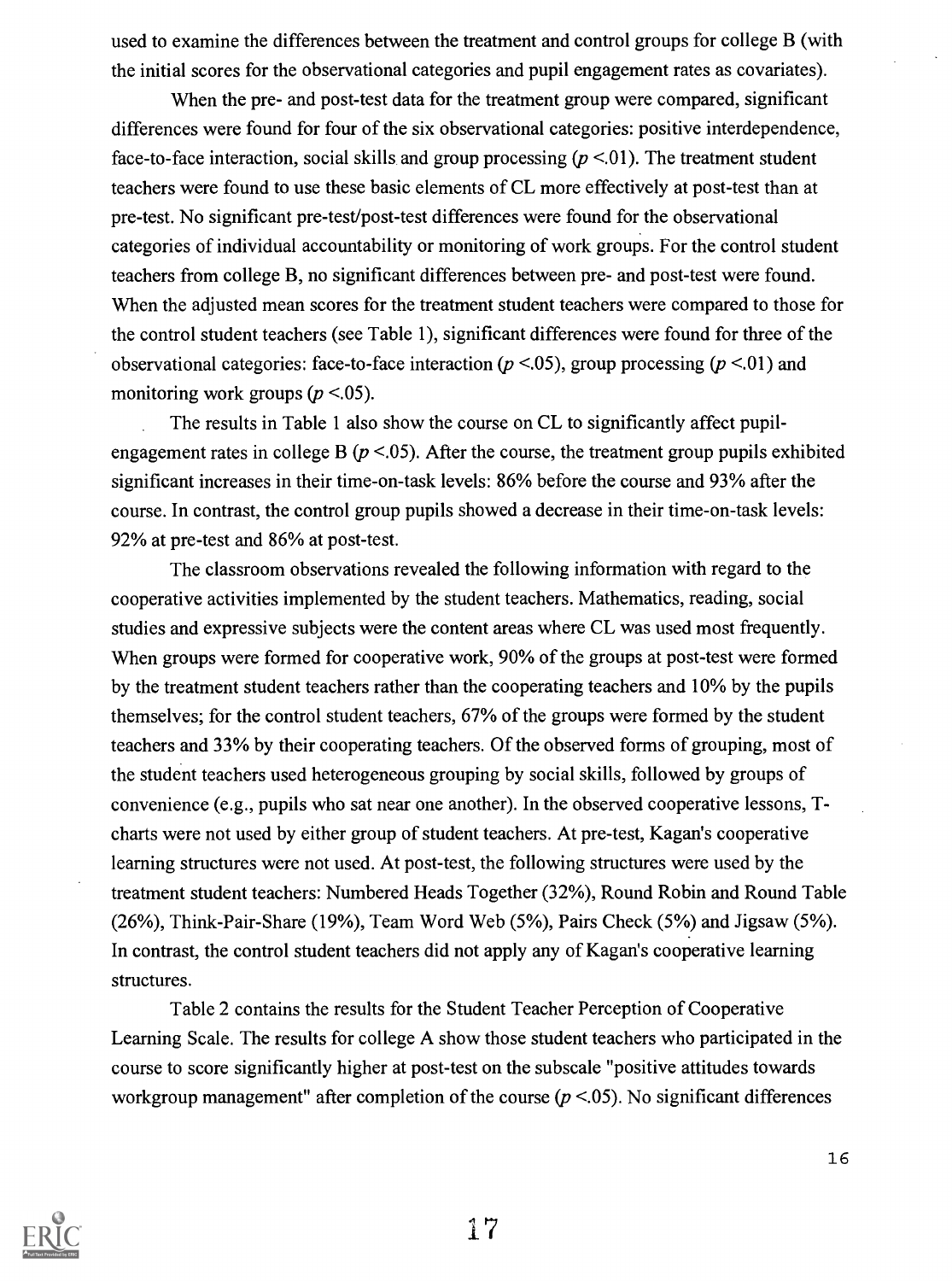were found for the scores of the treatment student teachers on the remaining three subscales and the total scale.

Table 2 also displays the perception of CL scores for the student teachers from teacher education college B. The results of the one-tailed t-tests used to examine the differences between the pre- and post-test data for the treatment group show those student teachers who participated in the course to score significantly higher on the subscale "CL benefits for pupils"  $(p < .05)$ . For the control student teachers, no significant differences between the pre- and post-test scores were found. When comparing the treatment group with the control group prior to the course on CL, no significant differences were found for the total Student Teacher Perception of Cooperative Learning Scale or any of the subscales. For this reason, independent one tailed t-tests were used to compare the post-test scores for the treatment student teachers with those of the control student teachers. However, no significant differences in the post-test scores for the two groups were found. It should be noted that both the treatment and control student teachers scored above average on this scale even at pre-test. The same outcome was found for the student teachers at college A.

In Table 3, the results of the Pupil Perception of Cooperative Learning Scale are presented. The mean scores on the scale and the two subscales show that the pupils experienced working in groups during the lessons taught by the treatment student teachers quite positively. They also liked working in groups more than working alone. All of the scores were above average. No significant differences were found between boys and girls. One significant difference was found between the pupils in the lower grades (1, 2, 3) versus the pupils in the upper grades (4, 5, 6). The pupils in the upper grades scored significantly higher on the subscale "benefits of working in groups versus working alone" than the pupils in the lower grades  $(t(1061)=2.9, p < 0.01)$ .

The results of the Course Evaluation questionnaire indicate that the course manual was studied and used by the treatment student teachers (tables not included here). Those student teachers who returned the questionnaire reported that the course was very helpful because it provided many concrete, specific and practical suggestions. The workshops and trainers were also rated quite positively. The student teachers expressed their readiness to use cooperative activities in their future lessons, and they also reported that the reactions of their pupils and their cooperating teachers towards CL were very positive. The administrations from the teacher education colleges therefore decided to use the course on CL in the next year.

#### Discussion

The results of the present study suggest that a course on CL can have a positive effect on the

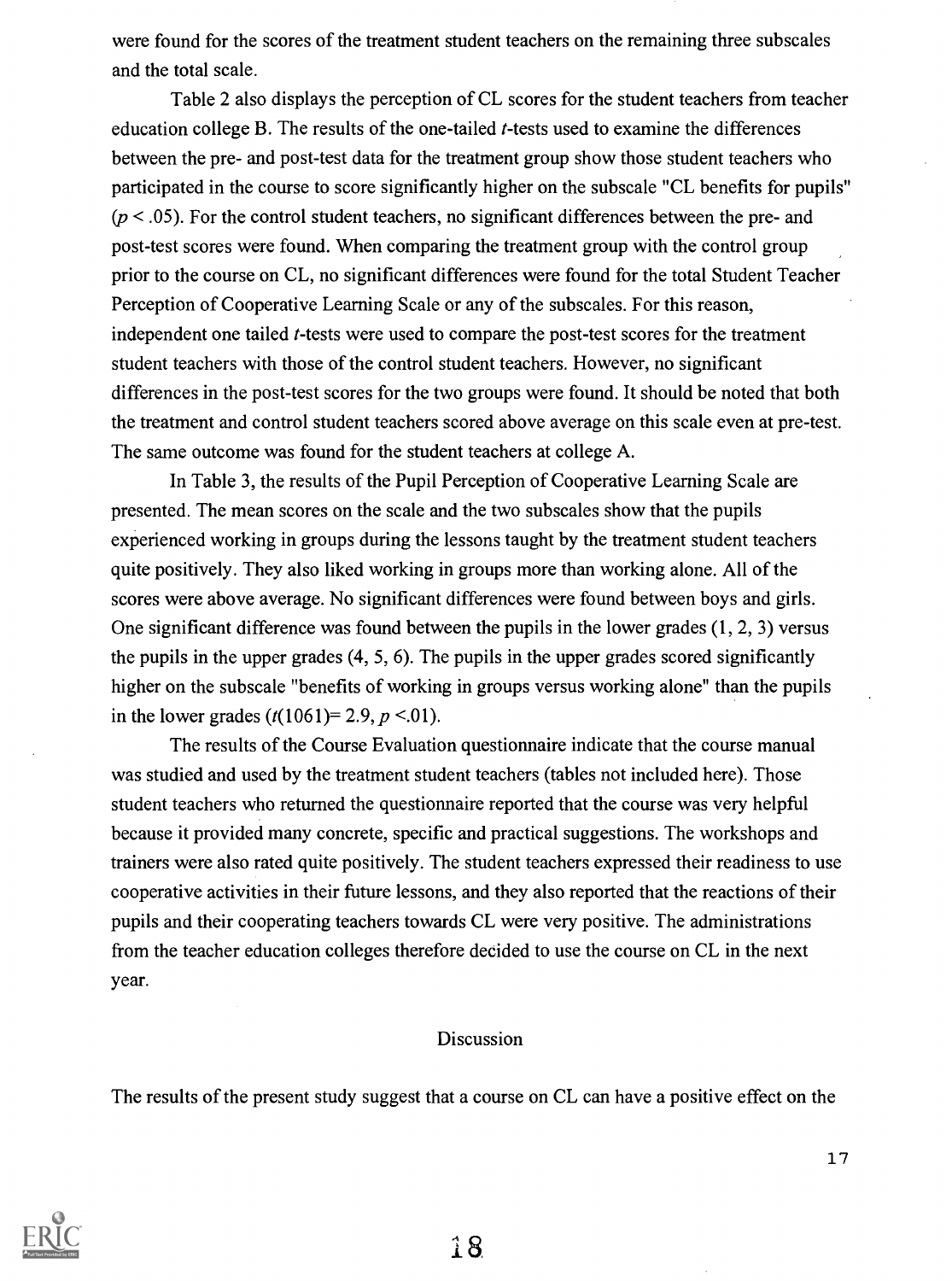cooperative instructional skills of student teachers. Treatment student teachers were generally rated higher on observational categories reflecting CL activities. At both colleges A and B, the course on CL significantly affected four of the five basic elements regarded as essential for an activity to be judged cooperative (Johnson & Johnson, 1994; 1999). Significant preand post-test observation differences were found for the following four elements: positive interdependence, face-to-face interaction, social skills and group processing. In addition, a significant increase at college A was found for the monitoring of workgroups. When compared to the control student teachers, the treatment student teachers at college B gained significantly more in the areas of face-to-face interaction, group processing and monitoring workgroups. In sum, the introduction of student teachers to CL through direct experience with the instructional strategy appeared to help student teachers incorporate four of the five basic elements of CL into their lessons.

Contrary to our expectation, no significant increase was observed for the structuring of individual accountability within the cooperative lesson activities. Individual accountability is nevertheless one of the critical components of CL as it permits identification of each group member's contribution to the group's work. As already mentioned, research on the achievement effects of CL emphasizes the importance of group goals and individual accountability (Slavin, 1995; 1996). In the present study, the observed student teachers used mainly cooperative activities emphasising a common group product without identifying the contributions of individual group members. These activities thus had low individual accountability and, with respect to the manner in which student teachers can structure individual accountability into their CL activities, our course is in need of revision. Greater attention should be paid to such forms of structuring as (1) administering an individual test to each pupil; (2) randomly selecting individual pupils to represent the entire group, (3) having each pupil explain what they have learned to a classmate, (4) giving random oral examinations, or (5) assigning one pupil in each group to serve as checker.

With regard to student engagement rates, the course on CL had a significant positive effect. After completion of the course, the on-task scores of the pupils in the classes of the treatment student teachers increased. Keeping students highly involved appears to be an effect of having students work together in groups. This finding is in line with the research on CL and pupil time-on task (Johnson and Johnson, 1994).

The positive attitudes of the student teachers towards CL even at pre-test show student teachers to view CL as a worthwhile instructional strategy. Their above average ratings show their readiness to use CL in the future. The student teachers also believe that CL can clearly promote the cognitive and social skills of their pupils. Only two significant pre-test/ post-test differences were found: after completion of the course, the student teachers from college A showed more positive attitudes towards work group management and the student teachers

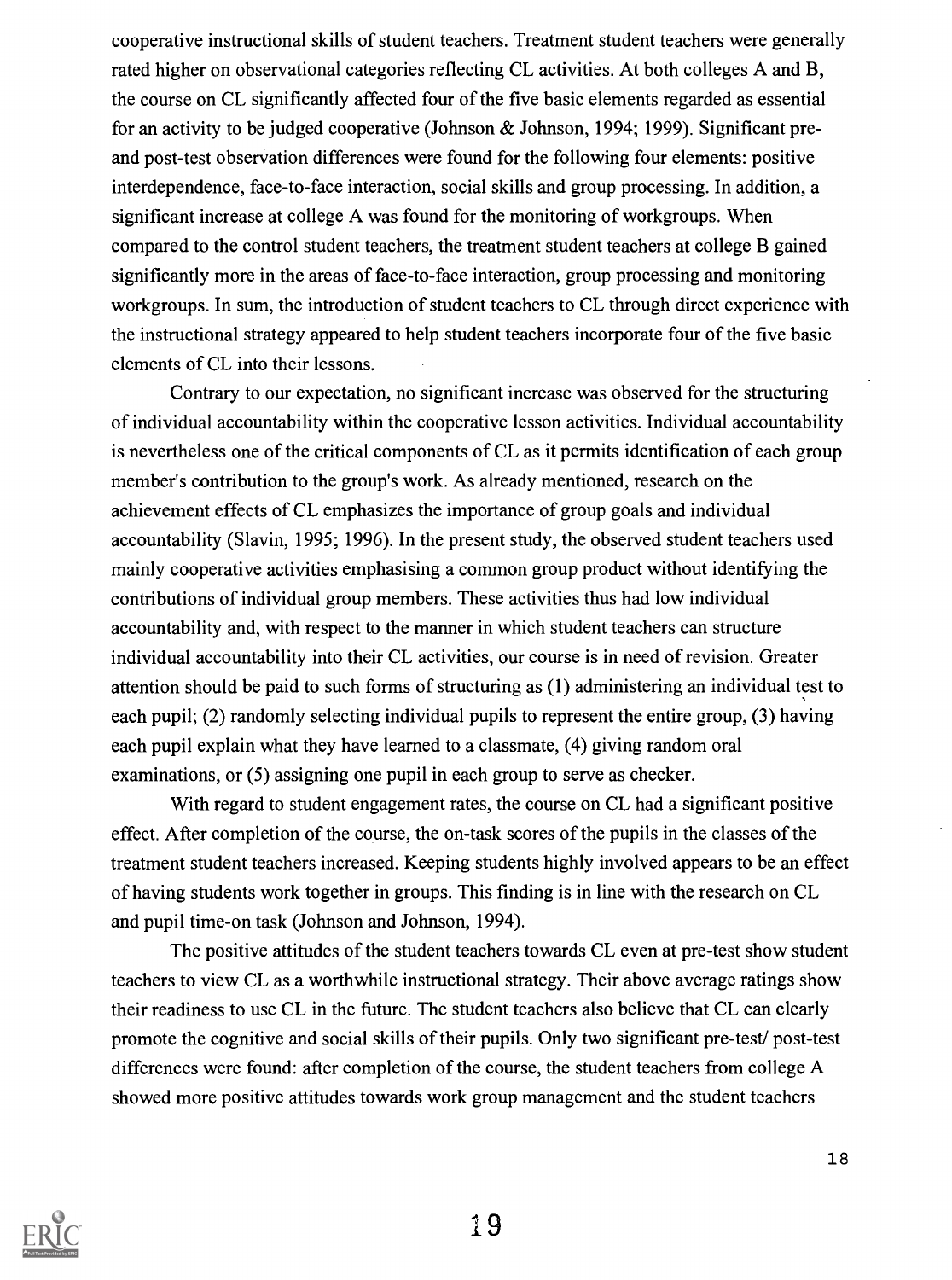from college B perceived more CL benefits for pupils. It should be noted that the possibility of a ceiling effect on the attitudes of the student teachers towards CL cannot be excluded and that such an effect may thus explain why it was almost impossible to improve the pre-test scores.

The pupils being taught by the treatment student teachers also showed a positive attitude towards working in groups and rated the benefits of working in groups as opposed to working alone quite positively. These positive pupil perceptions also accord well with the positive outcomes of previous research (e.g., Johnson & Johnson, 1994; Kagan, 1994; Slavin, 1995; McManus & Gettinger, 1996; Veenman, Kenter, & Post, 2000).

The data from the Course Evaluation Questionnaire clearly show, the student teachers to appreciate CL. They appreciate the opportunity for more direct interaction and cooperation with their fellow students and the opportunity to experience CL firsthand. They not only believed that CL can promote the learning of their future pupils but also their own learning.

The present study shows pre-service teachers to clearly value the chance to work together on cooperative skills and to experience CL as a worthwhile instructional approach for not only their own learning but also the learning of their future pupils. When implementing a course on CL in pre-service classes, it is important that CL methods become part of both the content and the process (Nattiv, Winitzky, & Dricky, 1991). CL has been found to be beneficial for not only the student teachers themselves but also for those who want to use CL in their classes in the future. Although the student teachers in this study recognised that the development of their skills in using CL had just begun, they appeared to be very motivated to further develop this newly acquired competence.

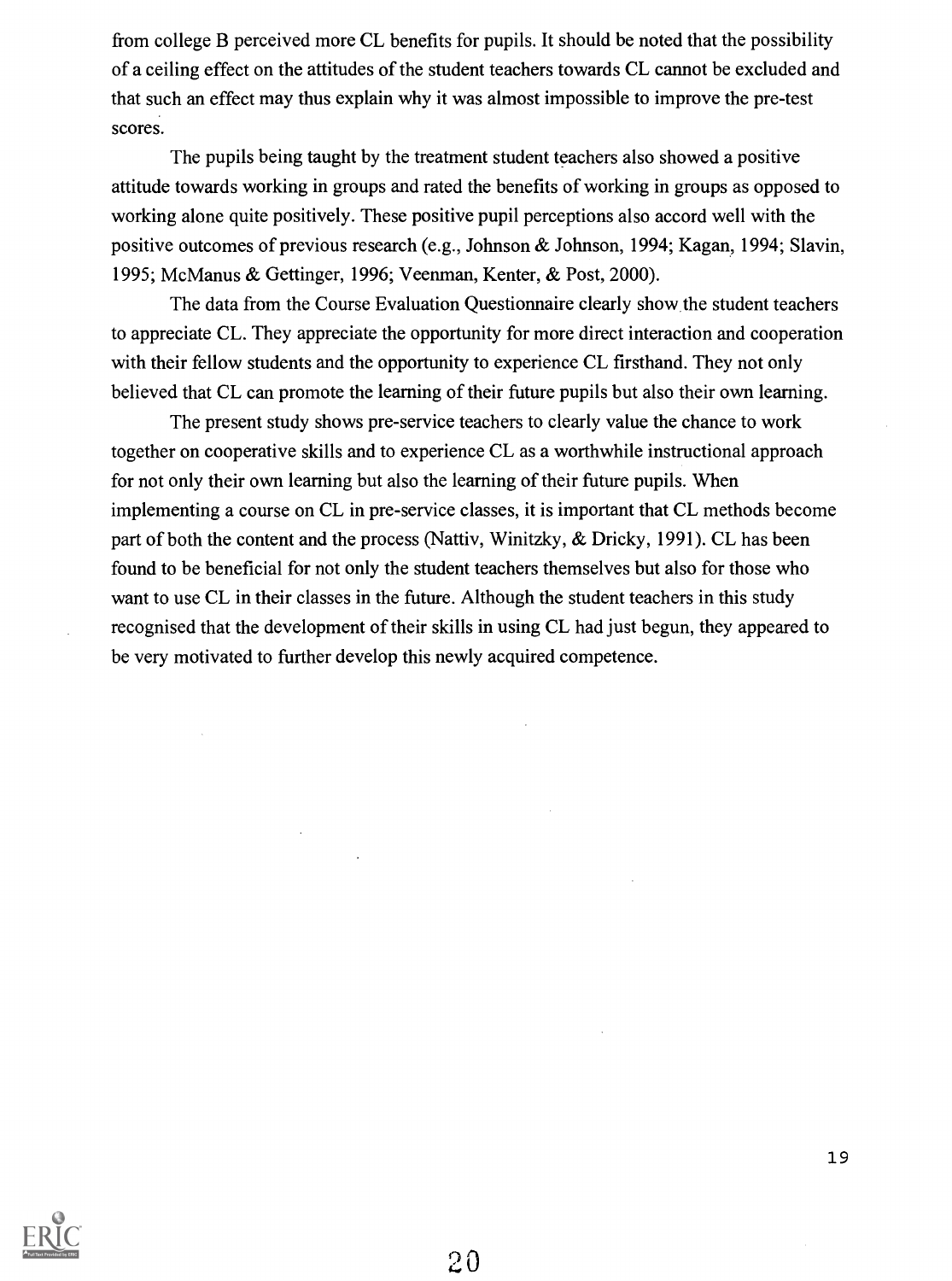- Abrami, P.C., Chambers, B., Poulsen, C., De Simone, C., d'Apollonia, & Howden, J. (1995). Classroom connections: Understanding and using cooperative learning. Toronto: Harcourt Brace & Company.
- Antil, L.R., Jenkins, J.R., Wayne, S.K., & Vadasy, P.F. (1998). Cooperative learning: Prevalence, conceptualizations, and the relation between research and practice. American Educational Research Journal, 35(3), 419-454.
- Bennett, N., & Dunne, E. (1992). Managing classroom groups. Cheltenham: Stanley Thornes Publishers.
- Cohen, E.G. (1994a). Designing groupwork (2nd ed.). New York: Teachers College Press.
- Cohen, E.G. (1994b). Restructuring the classroom: Conditions for productive small groups. Review of Educational Research, 64(1), 1-35.
- Hillkirk, K. (1991). Cooperative learning in the teacher education curriculum. *Education*, 111(4), 478-482.
- Johnson, D.W., & Johnson, R. (1989). Cooperation and competition: Theory and research. Edina, Minn.: Interaction Book Company.
- Johnson, D.W., & Johnson, R.T. (1994). Learning together and alone: Cooperative, competitive, and individualistic learning (4th ed.). Boston: Allyn and Bacon.
- Johnson, D.W., & Johnson, R.T. (1999). Making cooperative learning work. Theory into Practice, 38(2), 67-73.
- Joyce, B., & Showers, B. (1995). Student achievement through staff development: Fundamentals of school renewal (2nd ed.). New York: Longman.
- Kagan, S. (1994). Cooperative learning (10th ed.). San Juan Capistrano, CA: Kagan Cooperative Learning.
- Lamberigts, R. (1988). Coöperatief leren [Cooperative learning]. In H.P.M. Creemers et al. (Eds.), Onderwijskundig Lexicon (pp. C 1300: 1-10). Alphen aan den Rijn: Samson.
- McManus, S.M., & Gettinger, M. (1996). Teacher and student evaluations of cooperative learning and observed interactive behaviors. Journal of Educational Research, 90(1), 13-22.
- Nattiv, A., Winitzky, N., & Drickey, R. (1991). Using cooperative learning with preservice elementary and secondary education students. Journal of Teacher Education, 42(3), 216-225.
- Panitz, T. (1999). Why more teachers do not use collaborative learning techniques [Online]. Available: http://www.capecod.net/~tpanitz/tedspage/tedsarticles/whyfewclusers.htm [2000, February 25].
- Ros, A.A. (1994). Samenwerking tussen leerlingen en effectief onderwijs [Cooperation

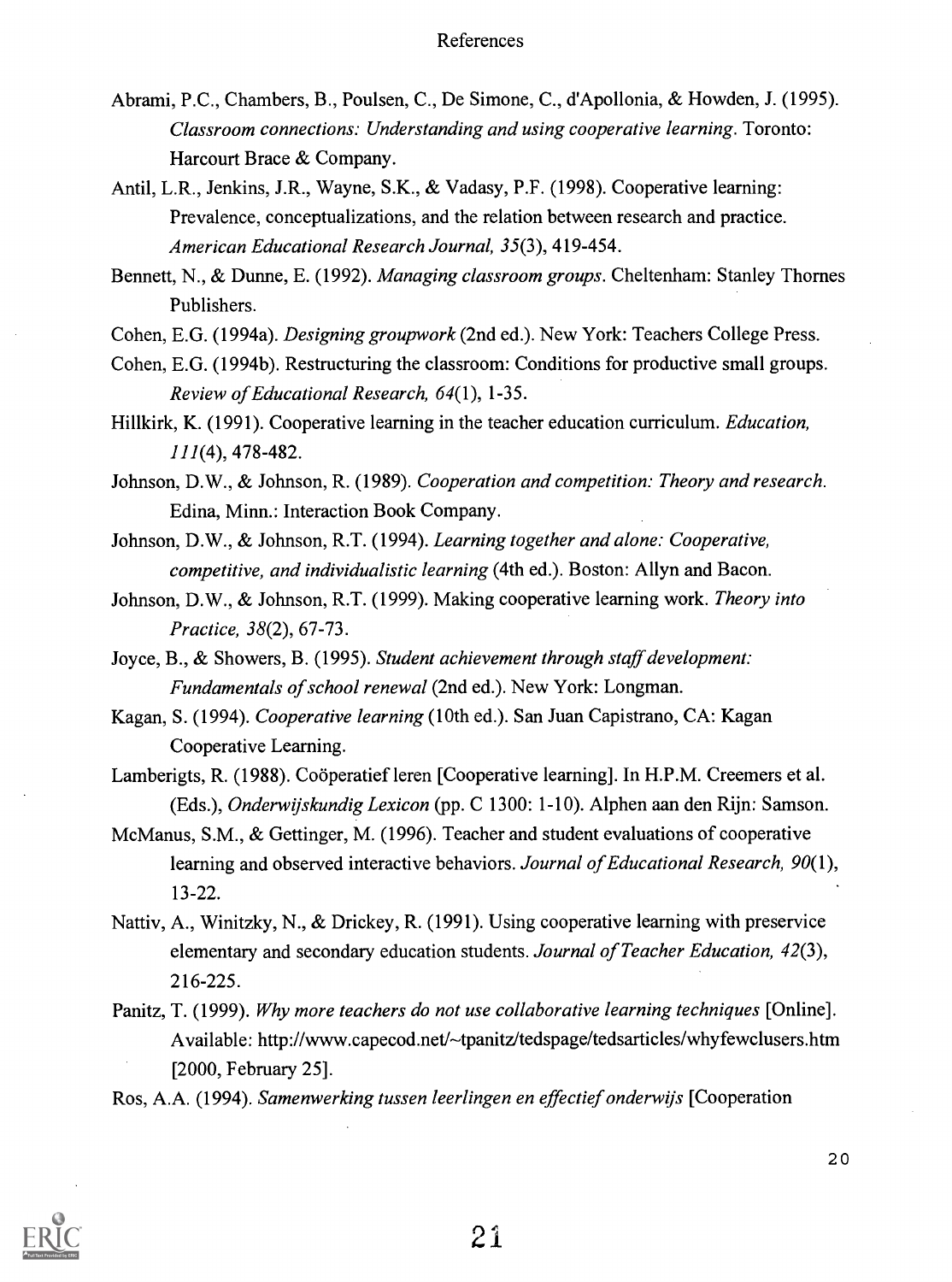between pupils and effective instruction]. Doctoral dissertation, University of Groningen.

- Sharan, Y., & Sharan, S. (1992). Expanding cooperative learning through group investigation. New York: Teachers College Press.
- Slavin, R.E. (1995). Cooperative learning: Theory, research, and practice (2nd ed). Boston: Allyn and Bacon.
- Slavin, R.E. (1996). Research on cooperative learning and achievement: What we know, what we need to know. Contemporary Educational Psychology, 21(1), 43-69.
- Slavin, R.E. (1999). Comprehensive approaches to cooperative learning. Theory into Practice, 38(2), 74-79.
- Sparapani, E.F., Abel, F.J., Stanley, E.E., Edwards, P., & Herbster, D.L. (1997). Cooperative learning: An investigation of the knowledge and classroom practice of middle grade teachers. Education, 118(2), 251-258.
- Veenman, S., Kenter, B., & Post, K. (2000). Cooperative learning in Dutch primary schools. Educational Studies,26(3), 281-302.
- Winer, B.J. (1971). Statistical principles in experimental design. New York: McGraw-Hill.
- Woolfolk Hoy, A., & Tschannen-Moran, M. (1999). Implications of cognitive approaches to peer learning for teacher education. In A.M. O'Donnell & A. King (Eds.), Cognitive perspectives on peer learning (pp. 257-284). Mahwah, NJ: Lawrence Erlbaum Associates.

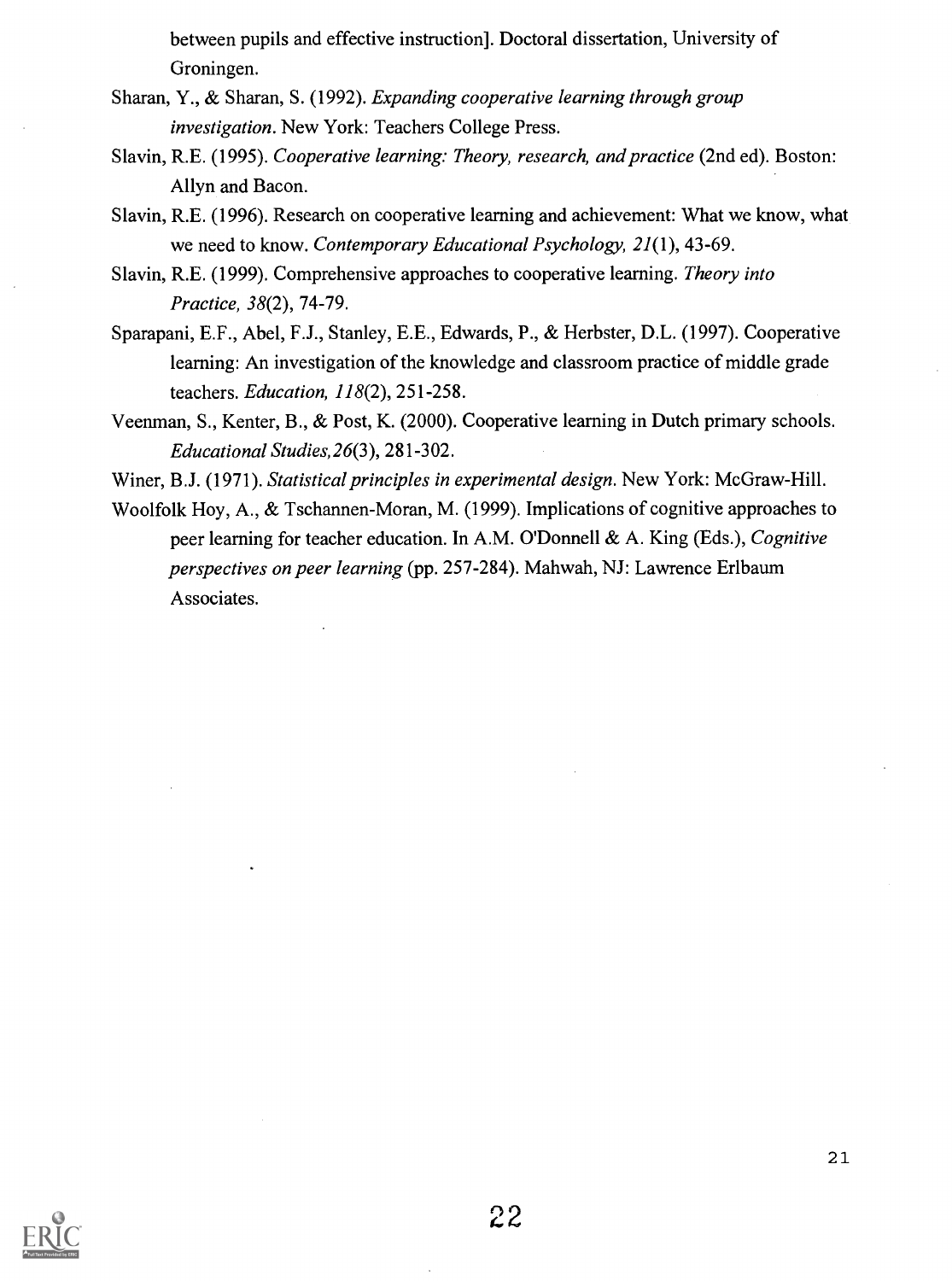| <b>Full Text Provided by ERIC</b> |
|-----------------------------------|

 $\frac{1}{2}$ 

| tional Sc<br>arning Or                                |                                   |
|-------------------------------------------------------|-----------------------------------|
| Means and standard deviations for the Cooperative Les | and results of t-tests and ANCOVA |

|                                                                                                                                                                                                                                                                           |             | College A                            |                |          |                                      | College B   |                            |                      |               |
|---------------------------------------------------------------------------------------------------------------------------------------------------------------------------------------------------------------------------------------------------------------------------|-------------|--------------------------------------|----------------|----------|--------------------------------------|-------------|----------------------------|----------------------|---------------|
|                                                                                                                                                                                                                                                                           |             | <b>Treatment Group</b><br>$(n = 19)$ |                |          | <b>Treatment Group</b><br>$(n = 11)$ |             | Control Group<br>$(n = 6)$ | F                    |               |
| Observational categories                                                                                                                                                                                                                                                  | Pre-test    | Post-test                            |                | Pre-test | Post-test                            | Pre-test    | Post-test                  |                      |               |
| Positive interdependence                                                                                                                                                                                                                                                  | 1.5         | $\overline{\mathbf{C}}$              | $3.3**$        | 1.3      | $1.8**$                              | 1.6         | 1.8                        | $\frac{0}{\sqrt{2}}$ |               |
| Individual accountability                                                                                                                                                                                                                                                 | $\vec{a}$ . | 1.7                                  | $\overline{2}$ | 1.8      | 2.1                                  | $\ddot{.}1$ | 1.4                        | 24                   |               |
| Face-to-face interaction                                                                                                                                                                                                                                                  | 2.3         | 2.6                                  | $3.9**$        | 2.2      | $2.6***$                             | 2.1         | 2.2                        | $6.7*$               |               |
| Social skills                                                                                                                                                                                                                                                             | 1.3         | 22                                   | $3.6**$        | $\Box$   | $1.9**$                              | 1.7         | 1.3                        | $\overline{2}$       |               |
| Group processing                                                                                                                                                                                                                                                          | 1.7         | 2.3                                  | $2.9***$       | 1.7      | $2.5**$                              | 1.7         | $\frac{5}{1}$              | $11.5**$             |               |
| Monitoring work groups                                                                                                                                                                                                                                                    | 2.3         | 2.7                                  | $3.4***$       | 2.4      | 2.7                                  | 2.5         | 2.3                        | $3.2*$               |               |
| Pupil engagement rates (in %)                                                                                                                                                                                                                                             | 84          | 94.2                                 | $4.7**$        | 86.3     | 93.0**                               | 92.3        | 86.4                       | $6.0*$               |               |
| Note. Means are based on a three-point scale (with the exception of pupil engagement rates): $1 = no$ clear application of the CL characteristic; $3 =$<br>clear application of the CL characteristic. Standard deviations in parentheses. $* p < 0.05$ ; $** p < 0.01$ . |             |                                      |                |          |                                      |             |                            |                      |               |
| 23                                                                                                                                                                                                                                                                        |             |                                      |                |          |                                      |             |                            |                      | $\frac{2}{3}$ |
|                                                                                                                                                                                                                                                                           |             | ł,                                   |                |          |                                      |             |                            |                      | 24            |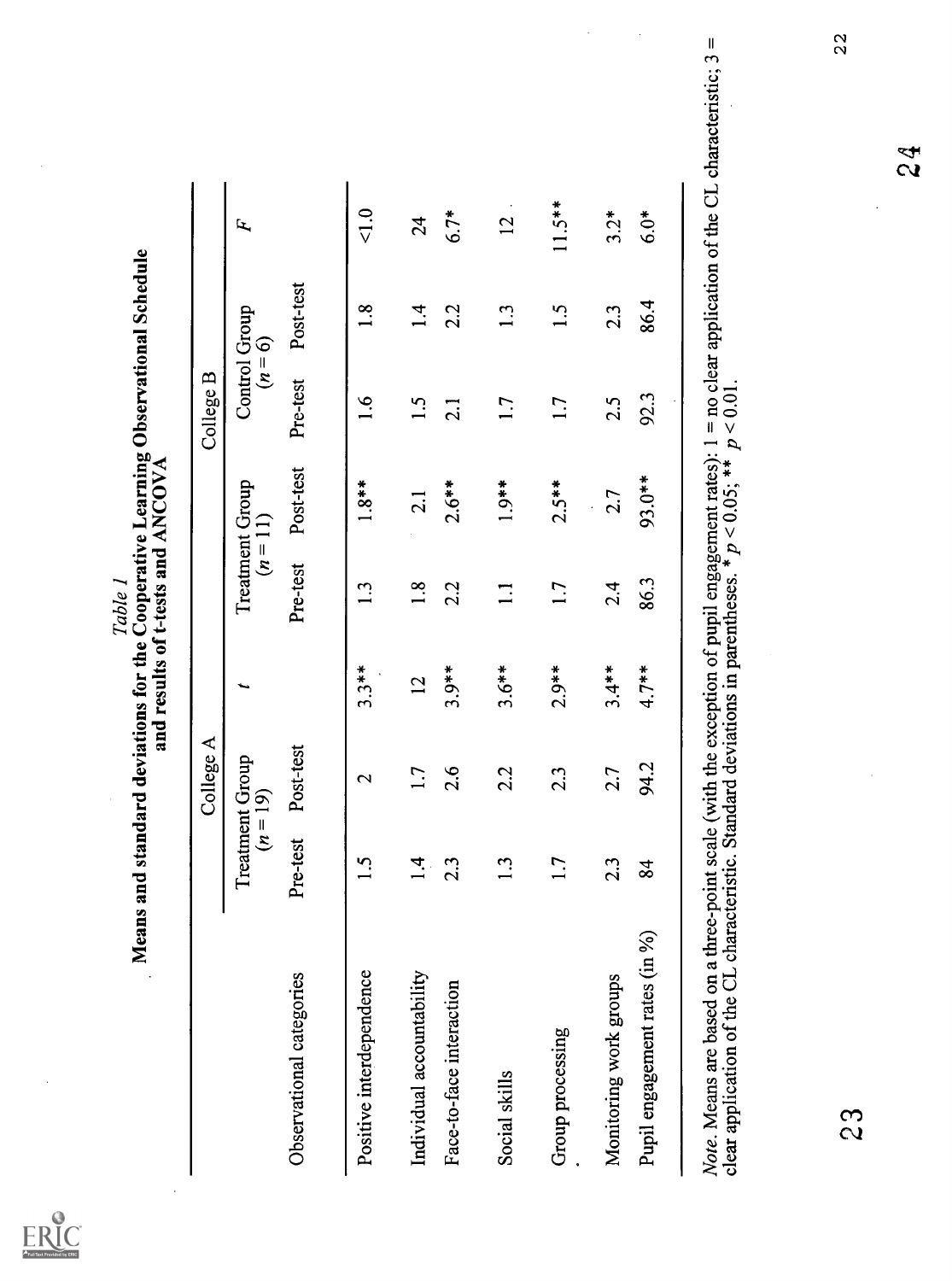| Full Text Provided by ERIC |
|----------------------------|

Means and standard deviations for the Student Teacher Perceptions of Cooperative Learning Scale<br>and standard deviations for the Student Teacher Perceptions of Cooperative Learning Scale

| $\frac{0}{\sqrt{2}}$<br>$\frac{0}{\sqrt{2}}$<br>$\frac{0}{2}$<br>$\frac{0}{\sqrt{2}}$<br>$\frac{8}{16}$<br>Post-test<br>3.9<br>3.8<br>4.1<br>Control Group<br>$(n = 6)$<br>4<br>4<br>Pre-test<br>3.9<br>3.7<br>3.8<br>4<br>4<br>Post-test<br>Treatment Group<br>$(n = 10)$<br>$4.0*$<br>3.8<br>$\frac{1}{4}$<br>$\overline{4}$<br>4<br>Pre-test<br>3.6<br>3.8<br>3.9<br>3.9<br>3.8<br>$2.3*$<br>$\frac{0}{\sqrt{2}}$<br>$-15$<br>$-17$<br>$-13$<br>Post-test<br><b>Treatment Group</b><br>3.9<br>3.9<br>3.7<br>3.7<br>4<br>$(n=38)$<br>Pre-test<br>3.9<br>3.8<br>3.8<br>3.9<br>4<br>Positive attitudes towards work<br>Positive attitudes towards CL<br>Willingsness to use CL<br>CL benefits for pupils<br>(15 items, $\alpha$ = .85)<br>group management<br>$(70$ items, $\alpha$ = .98)<br>$(23$ items, $\alpha$ = .88)<br>(9 items, $\alpha$ = .73)<br>Scale/Subscales<br>STPCLS total |                              | College A |  | College B |    |
|--------------------------------------------------------------------------------------------------------------------------------------------------------------------------------------------------------------------------------------------------------------------------------------------------------------------------------------------------------------------------------------------------------------------------------------------------------------------------------------------------------------------------------------------------------------------------------------------------------------------------------------------------------------------------------------------------------------------------------------------------------------------------------------------------------------------------------------------------------------------------------------------|------------------------------|-----------|--|-----------|----|
|                                                                                                                                                                                                                                                                                                                                                                                                                                                                                                                                                                                                                                                                                                                                                                                                                                                                                            |                              |           |  |           |    |
|                                                                                                                                                                                                                                                                                                                                                                                                                                                                                                                                                                                                                                                                                                                                                                                                                                                                                            |                              |           |  |           |    |
|                                                                                                                                                                                                                                                                                                                                                                                                                                                                                                                                                                                                                                                                                                                                                                                                                                                                                            |                              |           |  |           |    |
|                                                                                                                                                                                                                                                                                                                                                                                                                                                                                                                                                                                                                                                                                                                                                                                                                                                                                            |                              |           |  |           |    |
|                                                                                                                                                                                                                                                                                                                                                                                                                                                                                                                                                                                                                                                                                                                                                                                                                                                                                            |                              |           |  |           |    |
|                                                                                                                                                                                                                                                                                                                                                                                                                                                                                                                                                                                                                                                                                                                                                                                                                                                                                            |                              |           |  |           |    |
|                                                                                                                                                                                                                                                                                                                                                                                                                                                                                                                                                                                                                                                                                                                                                                                                                                                                                            | $(23$ items, $\alpha$ = .71) |           |  |           |    |
|                                                                                                                                                                                                                                                                                                                                                                                                                                                                                                                                                                                                                                                                                                                                                                                                                                                                                            | <b>25</b>                    |           |  |           |    |
|                                                                                                                                                                                                                                                                                                                                                                                                                                                                                                                                                                                                                                                                                                                                                                                                                                                                                            |                              |           |  |           | 26 |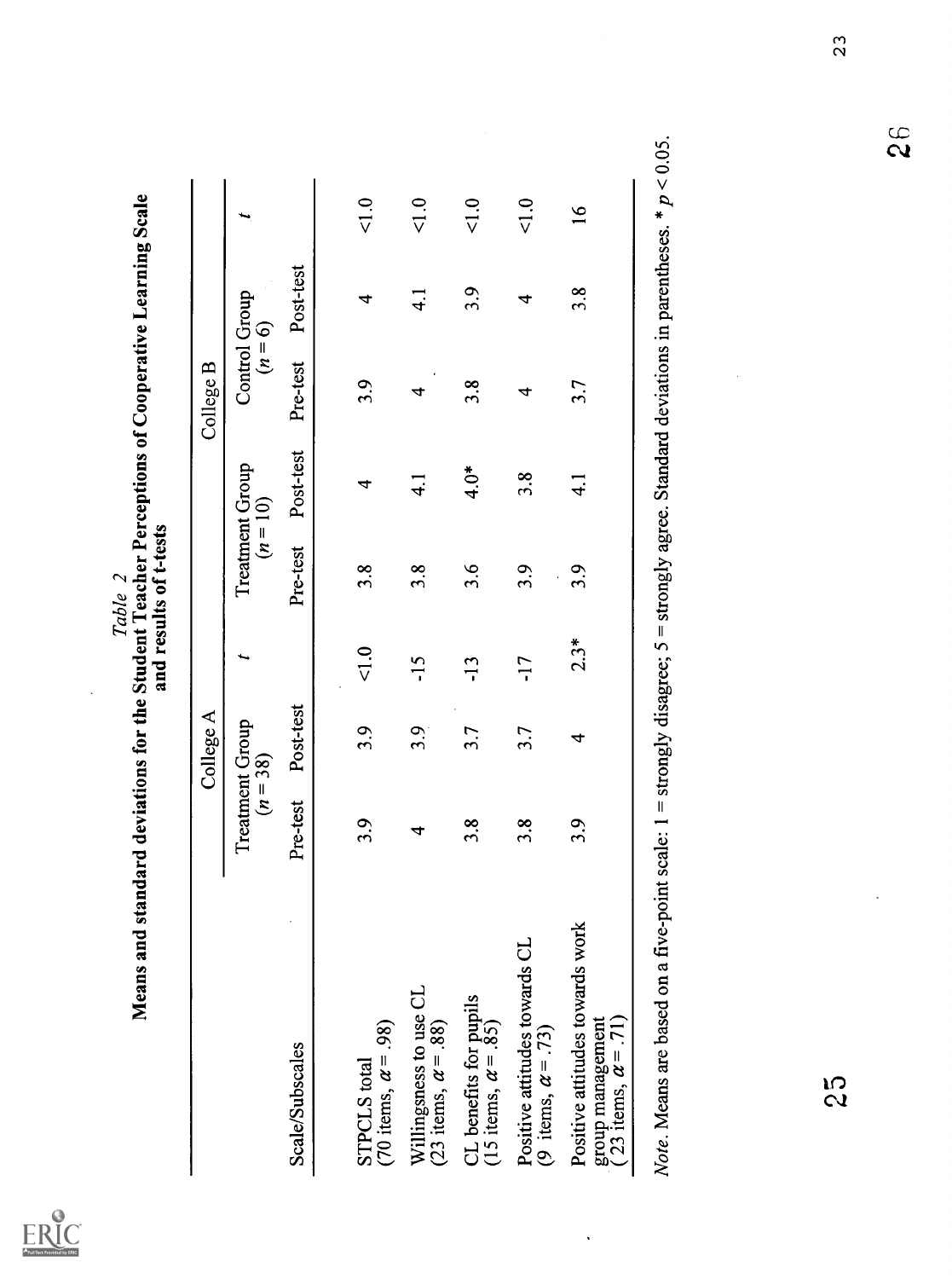ERIC

| ١<br>able<br>۔<br>ا | Means and standard deviations for the Pupil Perceptions of Cooperative Learning Scale | tor treatment student teacher. |  |
|---------------------|---------------------------------------------------------------------------------------|--------------------------------|--|
|---------------------|---------------------------------------------------------------------------------------|--------------------------------|--|

|                                                                                               |                | College A            |                 | College B            |                 | <b>All Pupils</b>    |               |
|-----------------------------------------------------------------------------------------------|----------------|----------------------|-----------------|----------------------|-----------------|----------------------|---------------|
|                                                                                               |                | $(n = 908)$          |                 | $(n = 155)$          |                 | $(n = 1063)$         |               |
| Scale/subscales                                                                               | $\cancel{N}$   | S                    | $\cancel{N}$    | S <sub>D</sub>       | $\cancel{M}$    | $\overline{S}$       |               |
|                                                                                               |                |                      |                 |                      |                 |                      |               |
| $(21$ items, $\alpha = .81)$<br>PPCLS total                                                   | 23             | $\mathbf{\tilde{5}}$ | 22              | $\mathbf{\tilde{5}}$ | 23              | $\mathbf{\tilde{5}}$ |               |
| Positive experiences with working in groups<br>(9 items, $\alpha$ = .75)                      | $\overline{a}$ | 4                    | $\overline{21}$ | 4                    | $\overline{21}$ | 4                    |               |
| Benefits of working in groups versus working alone<br>(12 items, $\alpha$ = .75)              | 24             | 3                    | 23              | 4                    | 24              | $\mathbf{c}$         |               |
| Note. Means are based on a three-point scale: $1 =$ not so nice/never, $3 =$ very nice/always |                |                      |                 |                      |                 |                      |               |
|                                                                                               | $\cdot$        |                      |                 |                      |                 |                      |               |
|                                                                                               |                |                      |                 |                      |                 |                      |               |
|                                                                                               |                |                      |                 |                      |                 |                      |               |
|                                                                                               |                |                      |                 |                      |                 | $\cdot$              |               |
| $\tilde{z}$                                                                                   |                |                      |                 |                      |                 |                      | $\frac{2}{4}$ |
|                                                                                               |                |                      |                 |                      |                 | $\frac{8}{3}$        |               |
|                                                                                               |                |                      |                 |                      |                 |                      |               |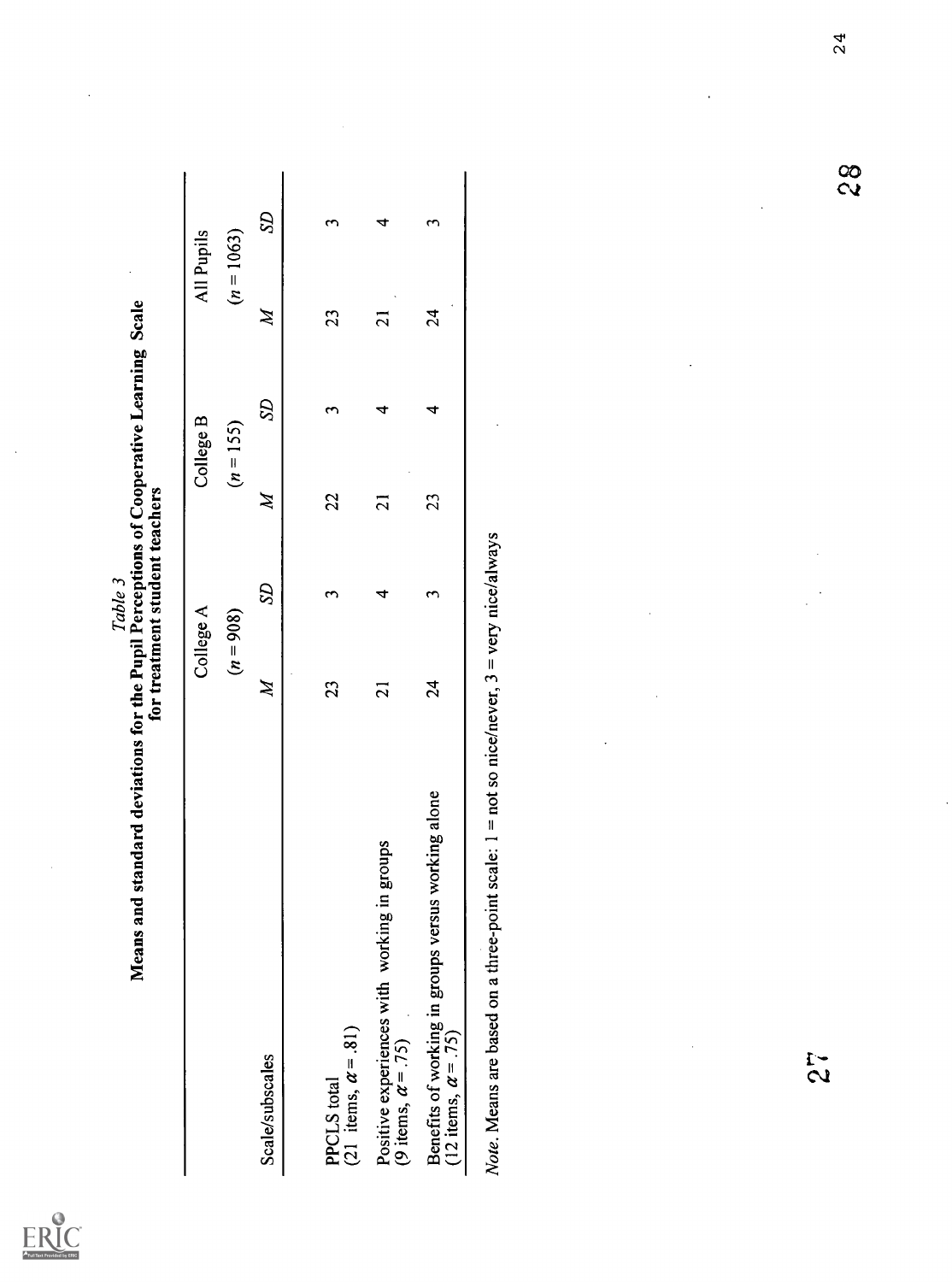

#### II. REPRODUCTION RELEASE:

In order to disseminate as widely as possible timely and significant materials of interest to the educational community, documents announced in the monthly abstract journal of the ERIC system, Resources in Education (RIE), are usually made available to users in microfiche, reproduced paper copy, and electronic media, and sold through the ERIC Document Reproduction Service (EDRS). Credit is given to the source of each document, and, if reproduction release is granted, one of the following notices is affixed to the document.

If permission is granted to reproduce and disseminate the identified document, please CHECK ONE of the following three options and sign at the bottom of the page.



| Sign |
|------|
| nere |
| nlea |

| Sign<br>here, <del>→</del> [ | ∦Signature:<br>Mw.                                  | Printed Name/Position/Title:<br> S.VEENMAN AS.Pvol, av. |
|------------------------------|-----------------------------------------------------|---------------------------------------------------------|
| nlease                       | Organization/Address: Minagen Dept. Educa. Serences | $13124$ 361 2585 $13124$ 361 3978                       |
|                              | P.O. Box 1104                                       |                                                         |